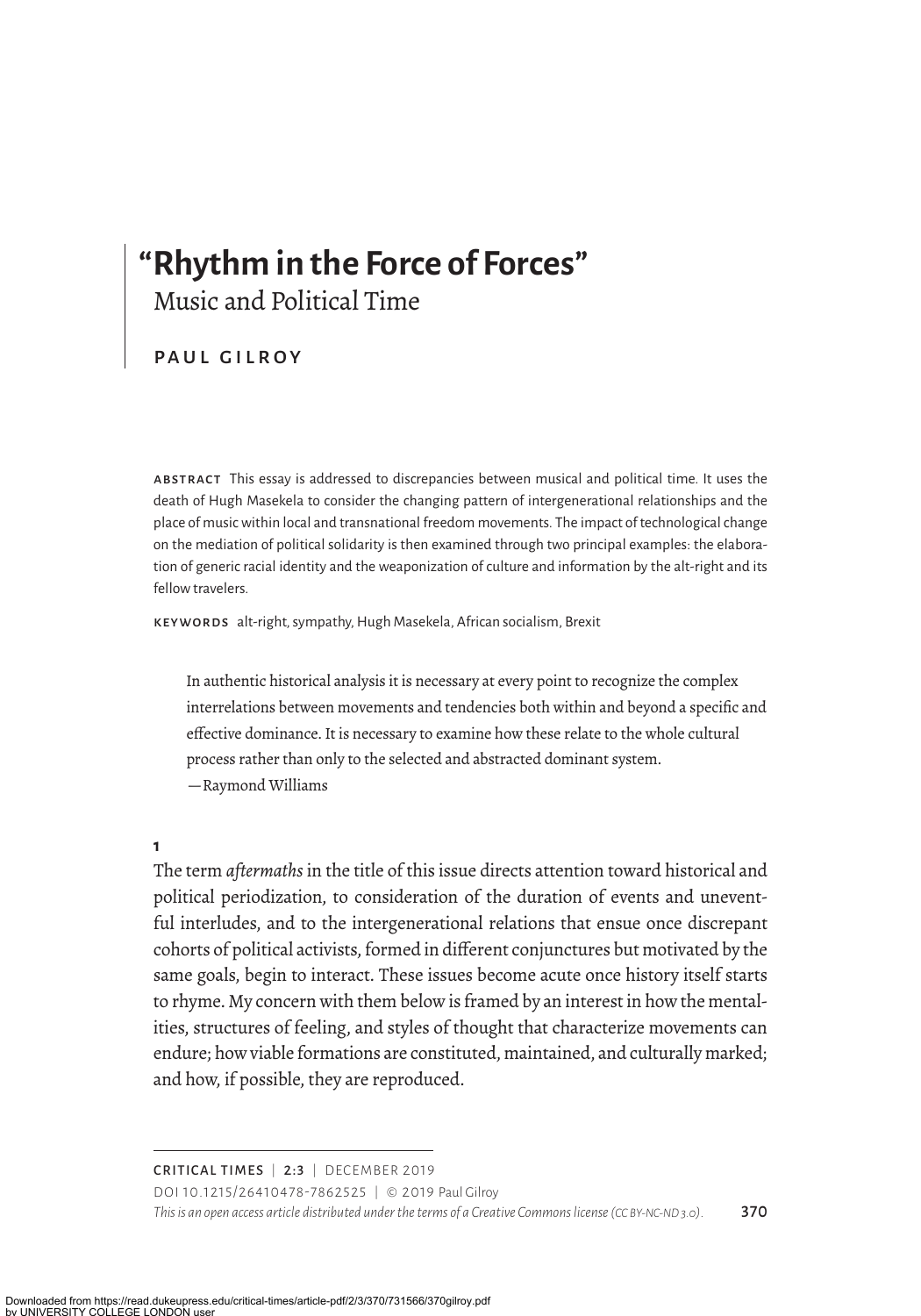When conquerors and colonizers policed speech and made their world-bearing languages into instruments of domination, where literacy was foreclosed and illiteracy mandated by violence, exploring these questions issues required a broad and open understanding of culture that encompassed an extensive repertoire of communicative, (anti)aesthetic and representational tactics. The colonial and postcolonial history of struggles against racism and racial hierarchy includes numerous instances of literature's displacement by orature and the primacy of visual forms being replaced by auditory and sonic phenomena that bespeak diferent political ontologies.<sup>1</sup>

Those vectors are being superseded by new forms of technological mediation. The resulting complexity suggests that it might be worthwhile to think again about the place of music and "musicking" in the unfolding of political, social, and cultural movements in which the power of words, speech, and writing was supplemented and transformed by the dynamics of music, dance, and song.<sup>2</sup> That archive currently exists in dispersed and fragmented form. It will have to be gathered and reworked so that it can serve the interests of the future. As technological change accelerates, and privatization and surveillance capitalism take tighter hold on our cultural habits, we need to foster a dialogue about these matters from which all parties, the older and the younger, might be able to benefit. What follows is intended as a small contribution to that possibility.

## **2**

It has been difficult for critical theory to appreciate culture as a liquid, flowing phenomenon. Manifestations of political time, sound, and generation frequently arise in determinedly local forms. They are sticky, and their apparent fixity demands that we consider the character and extent of culture's reach as well as the boundaries created around any particular sense of the historical present. Those basic methodological commitments may require us to analyze the life of movements over longer periods than we are used to or feel comfortable with. We must also be prepared to address ourselves to the way that movements, like political parties, are subject to internal conflict. They split, and they can come to an end.<sup>3</sup>

In preparing this essay, I felt uncomfortable about speaking parochially in such cosmopolitan company, yet I could not see how, responsibly, I might do anything else but begin with immediate and familiar concerns. The distance between London, where these words were written, and Johannesburg, where they were first said aloud, is another disjunctive factor. South African politics is constantly present yet remote from my own immediate circumstances. Our wretched political predicament in Britain is entangled with the testing developments that have been unfolding here. We have, for example, recently been told that our country's suicidal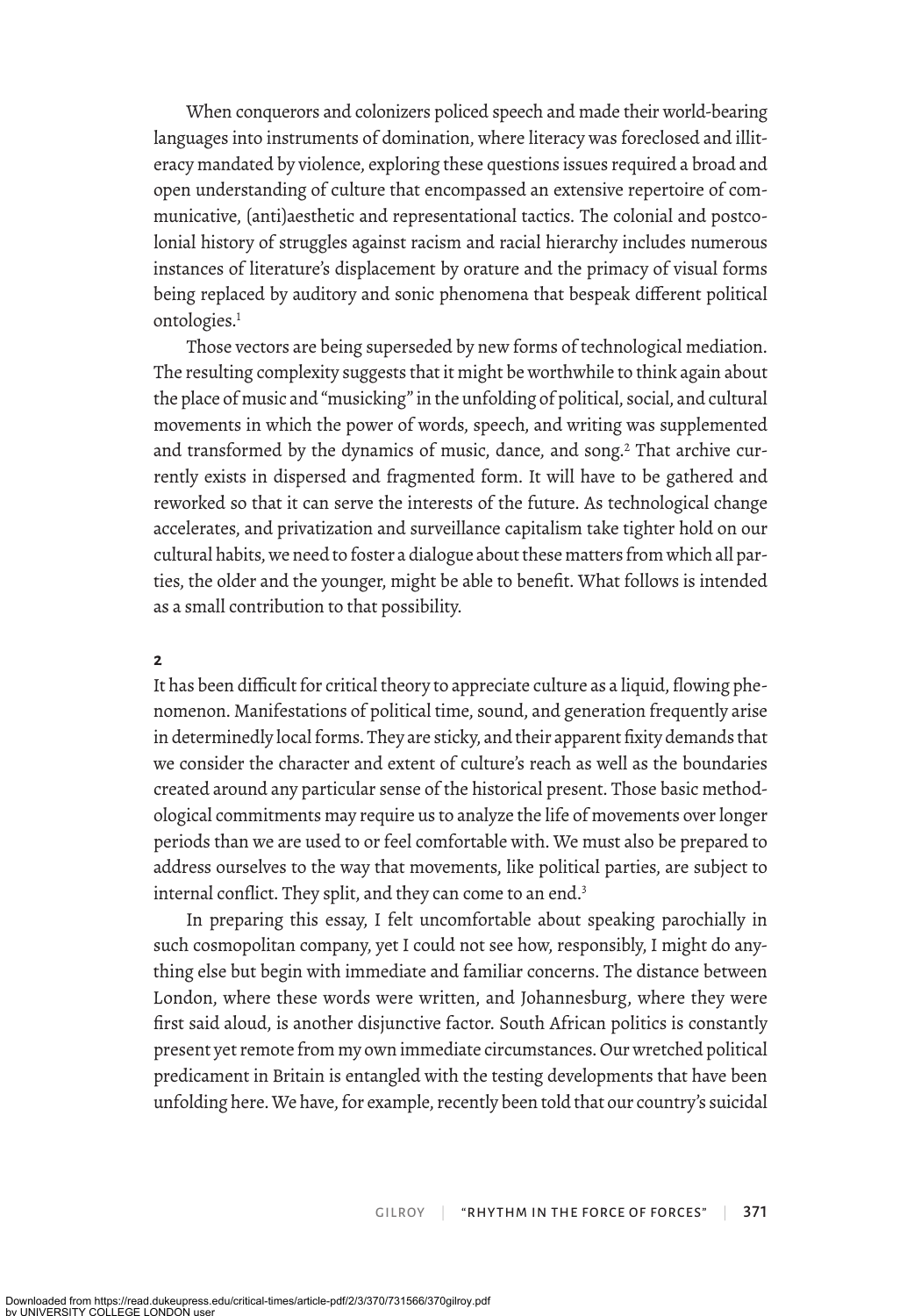vote against continued membership of the EU was financed, in part, from profits made in South African diamond mines owned by the self-styled "brex pistol": Russophile plutocrat Arron Banks, who spent much of his childhood in South Africa.<sup>4</sup>

The outcome of the EU vote jolted Britain's antiracist organizations into a new historical period. The intense political work of the last forty or fifty years seemed to have been swept away by an incoming tide of alt-right/neofascist reaction tightly articulated to what I have previously called "postcolonial melancholia." The dangerous residues of an apparently older, racist nationalism were revitalized and somehow rendered compatible with the insatiable appetite and relentless tempo of surveillance capitalism and its new economy of attention.5 What remains of the antiracist movement that had been built up between the 1950s and 1980s now exists mostly in fragmented, single-issue campaigns. Those initiatives focus on important problems: deaths in custody, decolonizing knowledge, supporting refugees and defending an ethic of hospitality. Their worthy labors lack a universalizing frame. They are often protected only by the insubstantial, corporate pieties of neoliberal diversity-speak, an idiom that merits its own proper name: "McKinsey multiculturalism."

Small blocs of dissenting energy are ranged against the expensive, glittering Gramscian machinery of the alt-right, a loose, neofascist alliance that can be defined by its timely determination to approach political antagonism as located "downstream from culture." Britain has had to reckon with the relentless operations of regressive modernization, but the popular resurgence of fascism and nativism there was largely unforeseen. The resurrection and revival of authoritarian, racist populism speaks, above all, to the appeal of the distinctive political temporalities implicit in the restorative fantasies of making the country great again, taking it back from the fainthearts who have failed to appreciate its character and destiny and the subversives who intend to destroy it. In that charged climate, the old, Nazi formulation "Cultural Marxism" has been shown to be something more than just a cryptic reference to Jewish subversion. It is a key component in the epoch-making reversal that has prescribed the alien attributes of a new enemy within. As those ghoulish forms take shape, and the anxieties they create are subject to hi-tech amplification, left and liberal opinion have been paralyzed and fractured. We face increasingly vicious confrontations with a nostalgic politics of white identity powerfully pronounced in a timely mix of anti-Muslim racism, ultranationalism, and ethnic absolutism. That blend is unevenly developed between and across domestic regions. It is more of an English than a Scottish or Irish problem. The anxieties it fosters have a peculiar political geography inside and beyond Europe's national states. The people who fear Blacks and Muslims most seldom come into contact with them.<sup>6</sup>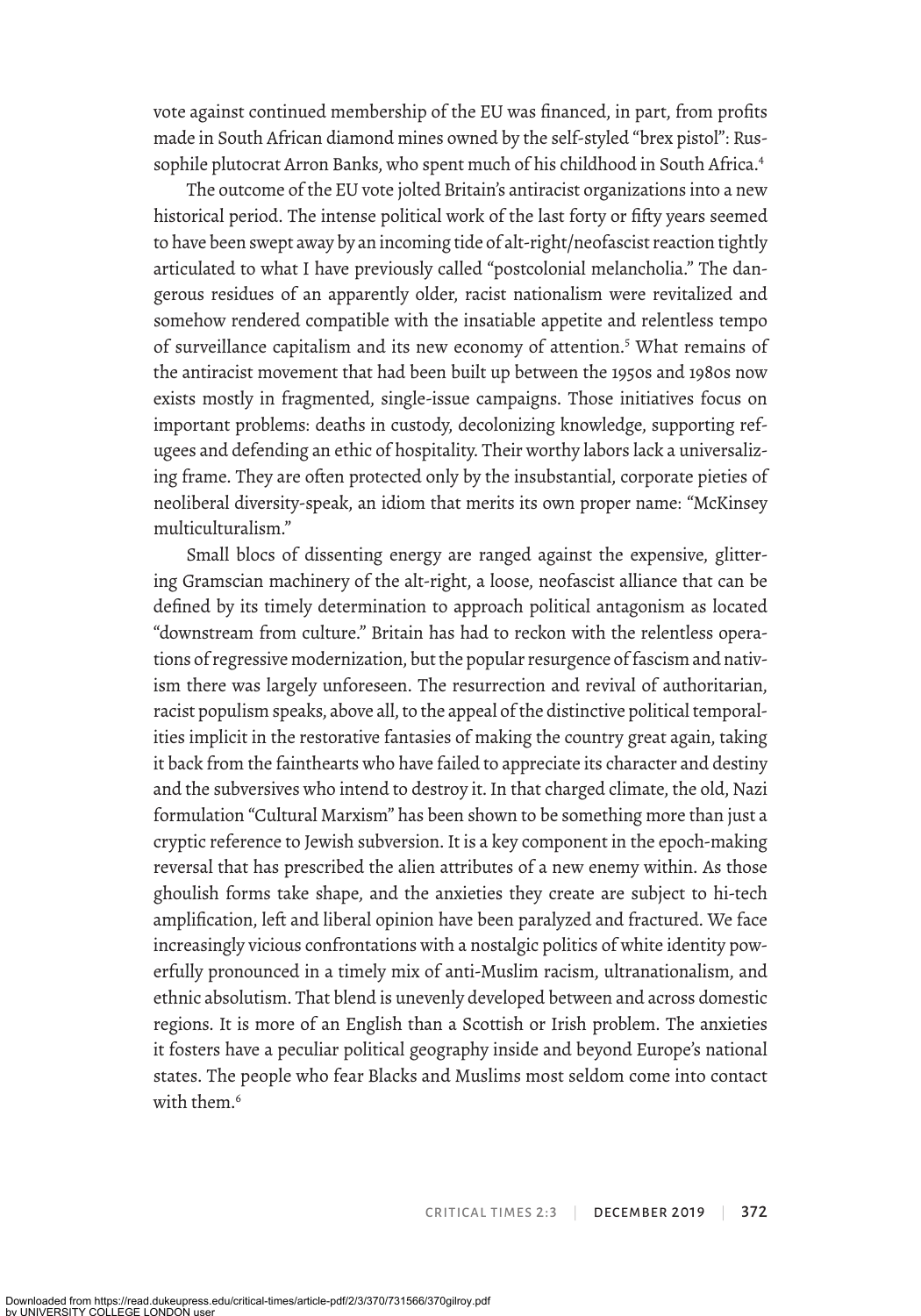Opposition to the mounting gains of the ultra-right has been weakened by the fact that Black is no longer considered primarily as a political color signifying offline forms of solidarity or afliation. Despite a lot of talk about intersections, that version of open identity has been fragmented beyond repair into a multiplicity of fortified ethnic enclaves and experiential and ontological "silos." The language of Blackness is now often just a way to speak about or through African American culture in the seductive forms that have been exported worldwide as part of post–Cold War military and cultural diplomacy.

Our divided polity is stagering, dazed, rudderless, and uncomprehending, toward the brink of a low-intensity civil war that has, in a sense, already begun. That claim requires caution. Jo Cox, the Labour MP murdered by Thomas Mair, a member of the counter-jihad and racist organization Britain First can be regarded as one early, notable victim of the hostilities. There have been others. One of them, Makram Ali, was run over by Darren Osborne's van outside a community center in Finsbury Park. Osborne's trial showed him to have been radicalized and motivated to commit murder by the propaganda he absorbed through his late-night computer activity. His partner told the court that an "obsession" with Muslims had developed in the period immediately prior to the attack. Osborne had been afected in particular by a BBC drama documentary based upon the violent sexual abuse and exploitation of young white women in Rochdale by men of "Pakistani heritage."7

The forces that incite this friction project it as a planetary phenomenon with catastrophic local consequences rooted in civilizational conflict. Its enthusiasts articulate it self-consciously as a variety of political to be enacted with a wealth of technological, libidinal, and psychosocial resources that its floundering opponents have barely begun to fathom. The recent philosophical contributions of Byung-Chul Han and the political anthropology elaborated in Angela Nagle's book *Kill All Normies*, are obvious exceptions to a pattern of critical-theoretical failure that, as Giorgio Agamben points out in *Stasis*, is compounded by an underdeveloped reckoning with the concept of civil war.

The alt-right's psychographic foot soldiers and information architects have stolen a march on us. Their self-appointed general, Steve Bannon, came to London and addressed a coterie of his European neofascist allies in a posh hotel. Their campaign to win freedom for the jailed English fascist leader Tommy Robinson saw antiracist demonstrators outnumbered forty-to-one on the streets of London under the carefully styled benedictions of the Dutch ultranationalist Geert Wilders. This lavish political theater was carefully choreographed for powerful projection online to legions of Fox News and InfoWars viewers in the furthest reaches of the United States, Scandinavian racists and counter-jihadis, and the growing fascist and ultranationalist groupings in Eastern Europe. These are the same political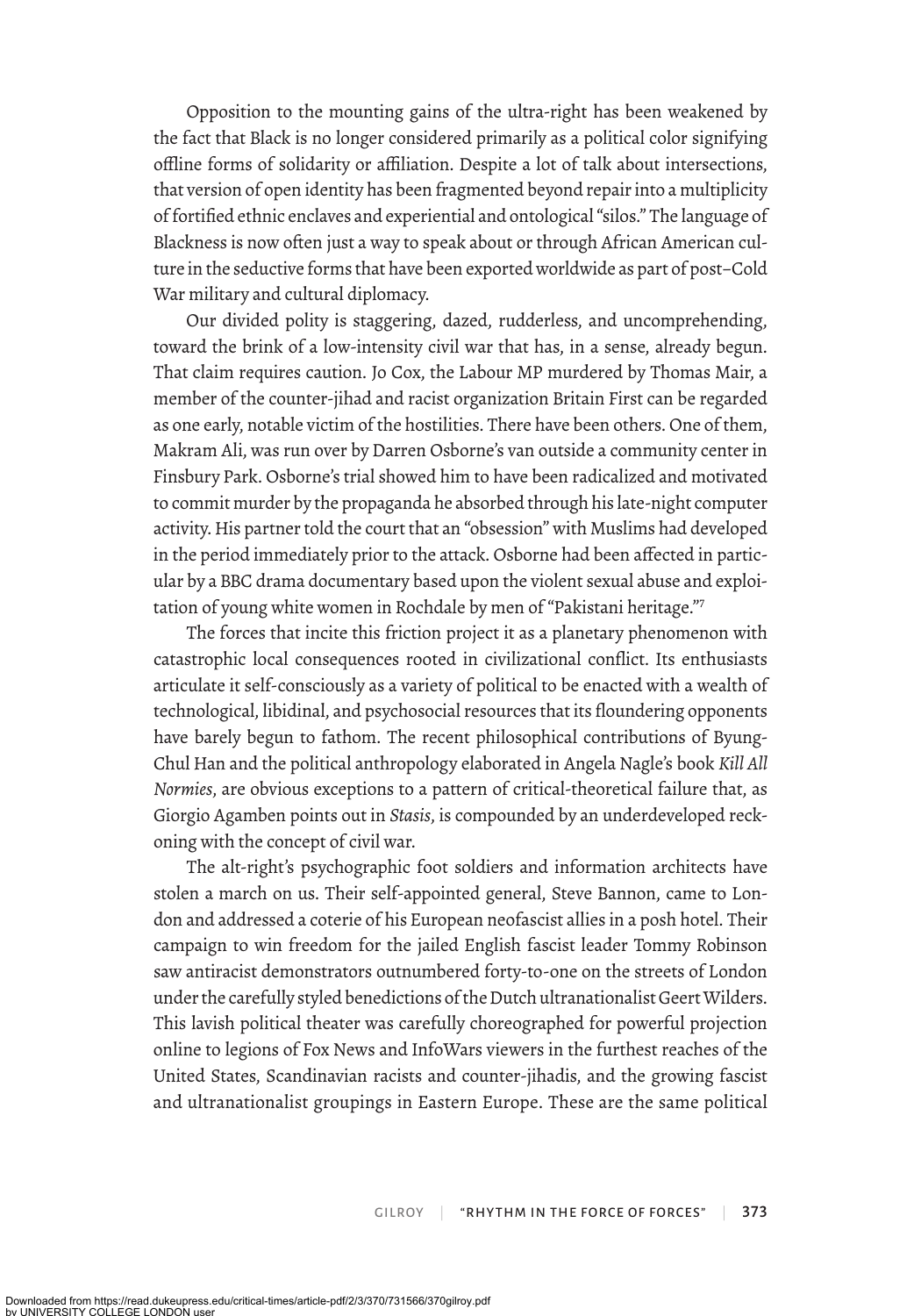conditions and tactics that made the desperate plight of white farmers in South Africa into a hot political issue. Powerful general feelings of racial victimhood are condensed into their particular postcolonial vulnerability.

Similar processes are underway elsewhere. In Britain, what's left of the left, or what is imagined to supply the backbone of resistance to these rebranded postand neofascisms is either disoriented or baffled, not least because its grasp of the strategic, cultural dimensions of this new kind of civil conflict is so tenuous. The antifascists and antiracists are being defeated. Undead racism, nationalism, and militarism have been disinterred and unleashed zombie-style to the obvious detriment of our ebbing democracy. Mystification and domination are, as usual, systematically enmeshed, but in this new media ecology merely obtaining reliable, detailed information about the balance of forces has become a burdensome and debilitating task.

Some elements of this historic defeat will probably be familiar to you from your own circumstances. That resonance underscores the value of a cosmopolitan dialogue about these developments. Perhaps that discussion can be enriched by an acknowledgment of South Africa's recent experience of the psychopolitics of "state capture" sufered at the well-remunerated hands of the now defunct English propaganda outfit, Bell Pottinger, and its corrupt, governmental sponsors in Britain and South Africa.<sup>8</sup> With those new tools, capitalism's protectors, prelates, and disciples were able easily and profitably to disguise themselves as its gravediggers and critics. The history of the Bell Pottinger initiative illustrates some of the dangers that arise from computerized mediation of identity and the instrumentalization of political ontology, disseminated in corrosive, racial, and ultranationalist forms by the most unlikely of sponsors.

These developments connect directly to the psychopolitical tactics associated with the deployment of big data and the growing application of Artificial Intelligence—a combination that has appeared recently in several places, and not only in South Africa's carefully orchestrated online fight against the supposed dangers of "white monopoly capitalism." A similar mix of actors and tactics guided the manipulation and simulation of Black nationalist and liberation organizations inside the United States. One group, BlackMattersUS, turned out to have been animated by a Russian "troll farm" and bots organized from one country but dispersed worldwide from the jurisdiction of a second one (Canada). The group has been connected to interests allied with private corporate bodies specializing in psychological warfare such as SCL Elections, Palantir Technologies, and Cambridge Analytica, the now moribund shell operation that influenced the EU vote so profoundly. BlackMattersUS seems to have been unusual only in that, alongside its vigorous online campaigning, it had also tried to organize offline against the perfidy of the woman its site referred to as "Himmlery Clinton."9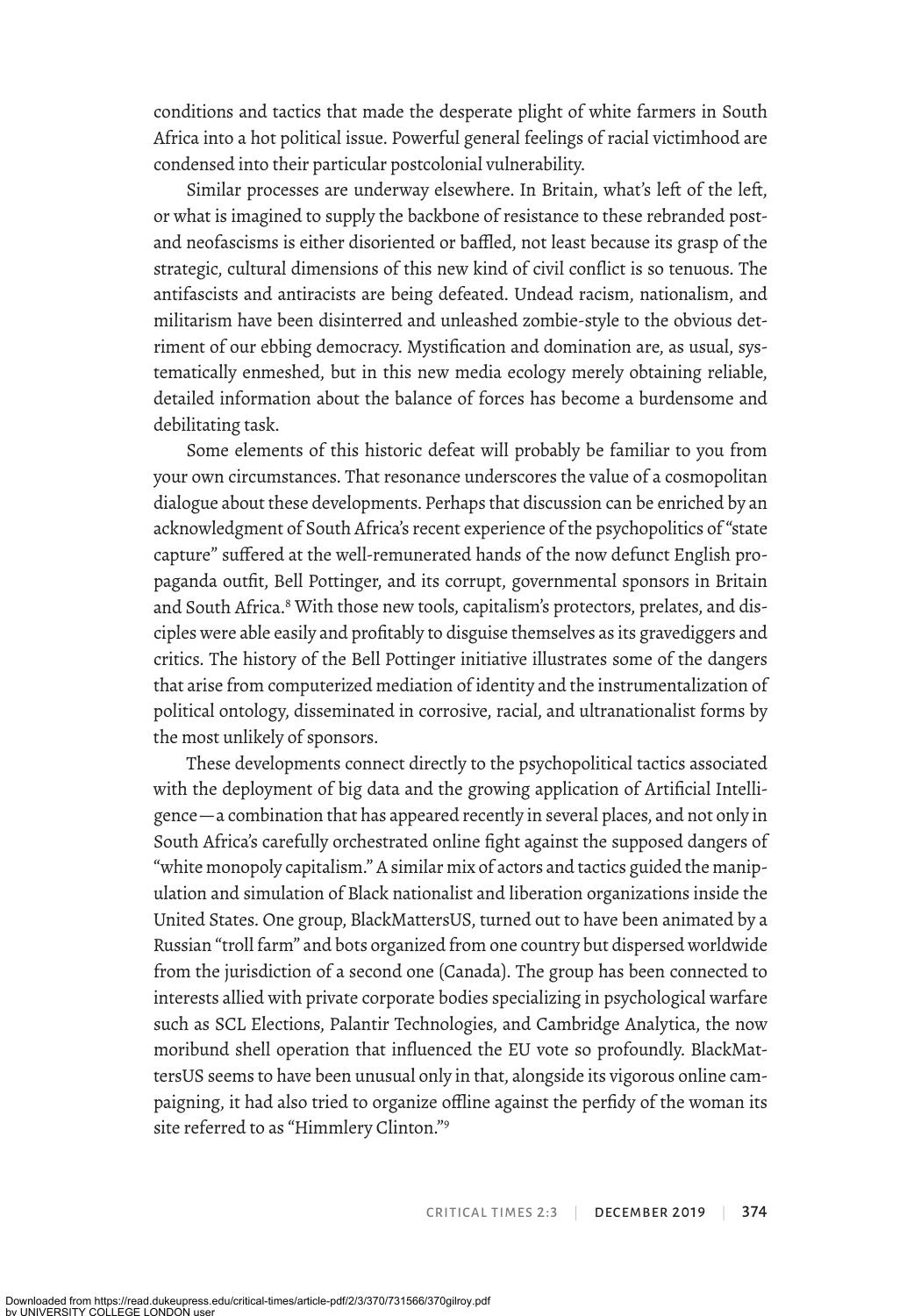Discussion of these changes in political culture will only be worthwhile if it succeeds in connecting them to the recent history of attempts to control electoral processes occurring outside the avowedly democratic institutions of the overdeveloped world. Some of those cases, in Kenya and elsewhere, sugest that the forms of solidarity historically associated with Black and racialized politics have been especially vulnerable to disabling viral interventions by their corporate and governmental opponents.10 We must be prepared to reflect upon why that should be so and on the related problem of how dis- and misinformation can spread rapidly across peer-to-peer networks and the infrastructure of the technological security complex.<sup>11</sup>

The work of the journalist Carole Cadwalladr is particularly relevant in this context. She has researched the criminal activity and corporate relationships surrounding Britain's vote to leave the EU. In one of her brave and important pieces, an injudicious interviewee conveys his understanding of the political and technological environment we inhabit. He draws attention to how the command of psychological operations now resides in privately controlled, parapolitical hands. These tools are described as

"the same methods the military use to efect mass sentiment change. It's what they mean by winning 'hearts and minds.' We were just doing it to win elections in the kind of developing countries that don't have many rules." Why would anyone want to intern with a psychological warfare firm, I ask him. And he looks at me like I am mad. "It was like working for MI6. Only it's MI6 *for hire*. It was very posh, very English, run by an old Etonian and you got to do some really cool things. Fly all over the world. You were working with the president of Kenya or Ghana or wherever. It's not like election campaigns in the West. You got to do all sorts of crazy shit."<sup>12</sup>

Cadwalladr's stalwart investigations explain how, wherever it is deployed, the power of "predictive analytics" has been inseparable from the exponential growth of the alt-right, the alt-light, and an increasingly visible swarm of their fellow travelers. That online hive is a motley group overseen by the Twitter and YouTube savants of the so-called dark enlightenment. It is composed of accelerationists, militant free-speech activists, maninists, monomaniacal atheists, antifeminists, civilizationists, trolls, depressed basement-dwelling gamers, and eager ethnonationalists striving to institute political communities that work according to the principles of what they call "human biodiversity." That term is one of several bland code words used to convey the rebranded racism they cannot renounce because it is their trump card, but do not, as yet, wish to articulate either loudly or unambiguously. An anodyne alternative vocabulary has been devised primarily to deflect and evade the lingering force of accusations of Nazism. Its use betrays the appetite for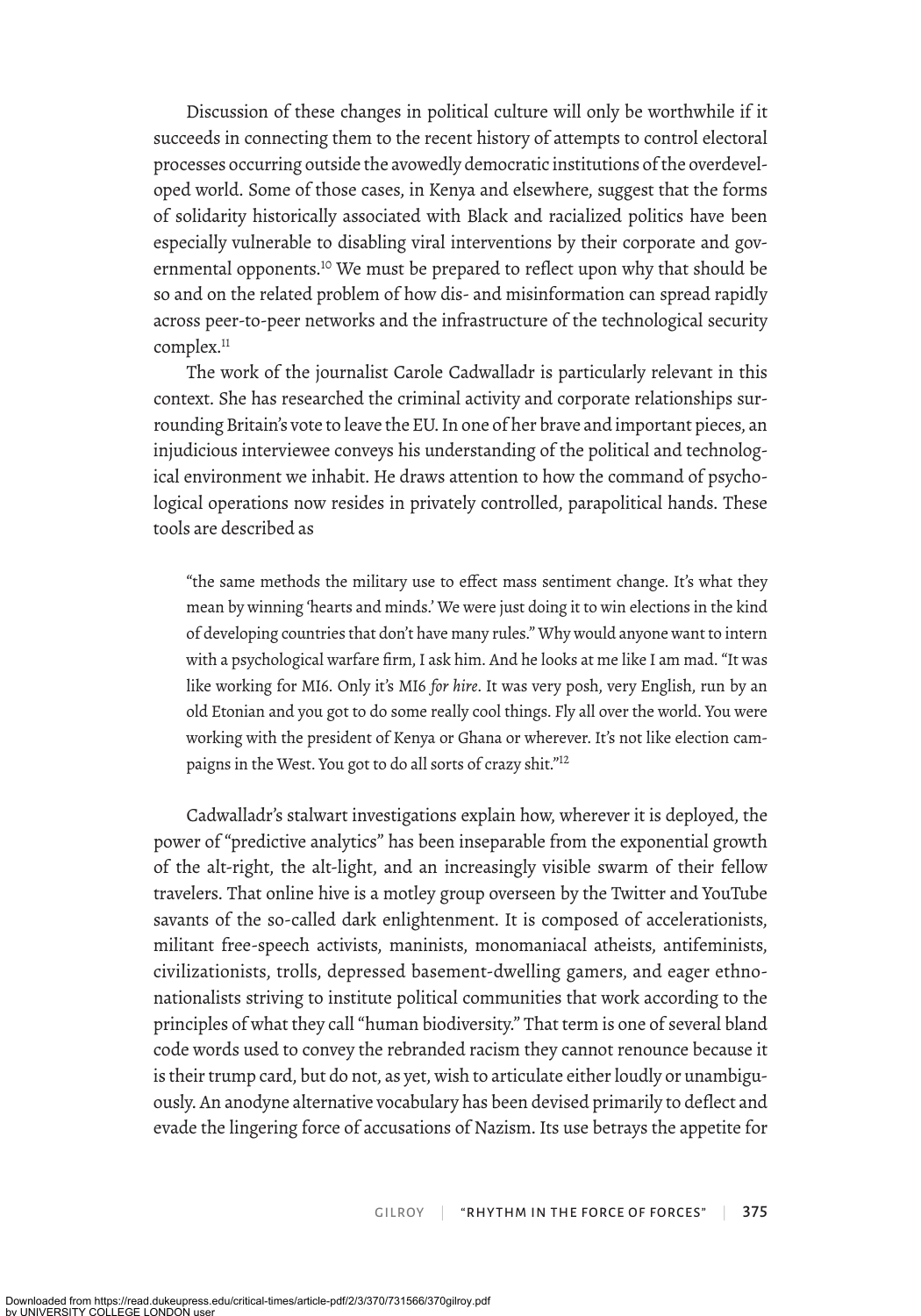secrecy associated with fascism's paranoid style. Here, it is combined with a ludic element to keep the *alt* in the alt-right by making its activities seem ironic, edgy, and transgressive. The inventory of affiliates given above is a useful, preliminary guide to the conceptual and political boundaries of this constellation which combines an organized movement with a more nebulous structure of feeling. Tracking its evolution generates a complex narrative which cannot be adequately grasped on the scale afforded by any solitary national state. The little we know about this assemblage requires us to consider time and entanglement from the standpoint of the virtual, instantaneous operation of digital technologies and also to explore the phenomenologies and juridical complexities that arise from monopolistic corporate control of social media, big data, and artificial intelligence. Oligarchy, plutocracy, kleptocracy are predictably both preconditions and results of this assemblage.

According to Byung-Chul Han, these technological resources are epochal because they have, for the first time, made it possible *accurately* to predict human behavior. The resulting changes mean "that the future is becoming calculable and controllable. Digital psychopolitics transforms the negativity of freely made decisions into the positivity of factual states (*Sachverhalte*) . . . persons are being positivized into things, which can be quantified, measured and steered." As he continues in this frightening direction, Han develops an insight that has been familiar in the intellectual archives of the Black Atlantic world for a very long time: "No thing can be free," he observes, ". . . but at the same time, things are more transparent than persons." He concludes: "Big Data has announced the end of the person who possesses free will."13

It bears emphasis that the unprecedented confluence of these varieties of power, war, technology, and strategy contributes to and draws upon the nihilistic appeal of accelerationism. That supposedly daring and dangerous response to the motion of capitalism has been endorsed by the reductive, mistaken, and sometimes idiotically appealing pseudo-insight generated on one side by the Instagram-friendly antics of Afro-pessimism and, on the other, by the opaque, Gallic non-philosophy of François Laruelle. Those tendencies provide the most obvious examples of the docility and resignation that is usually garnished these days with a meretricious filigree of sophistry.

No doubt scholastic practitioners of critical theory will deduce general lessons from these developments. They may even need to consider Britain's particular exposure to these forces, especially where they have become allied with a uniquely neoliberal enthusiasm for the ontological anchor that palingenetic ultranationalism provides for those who navigate the choppy waters of austerity: food banks, zero-hour contracts, and the deteriorating chances of making it into a comfortable life of indentured consumerism.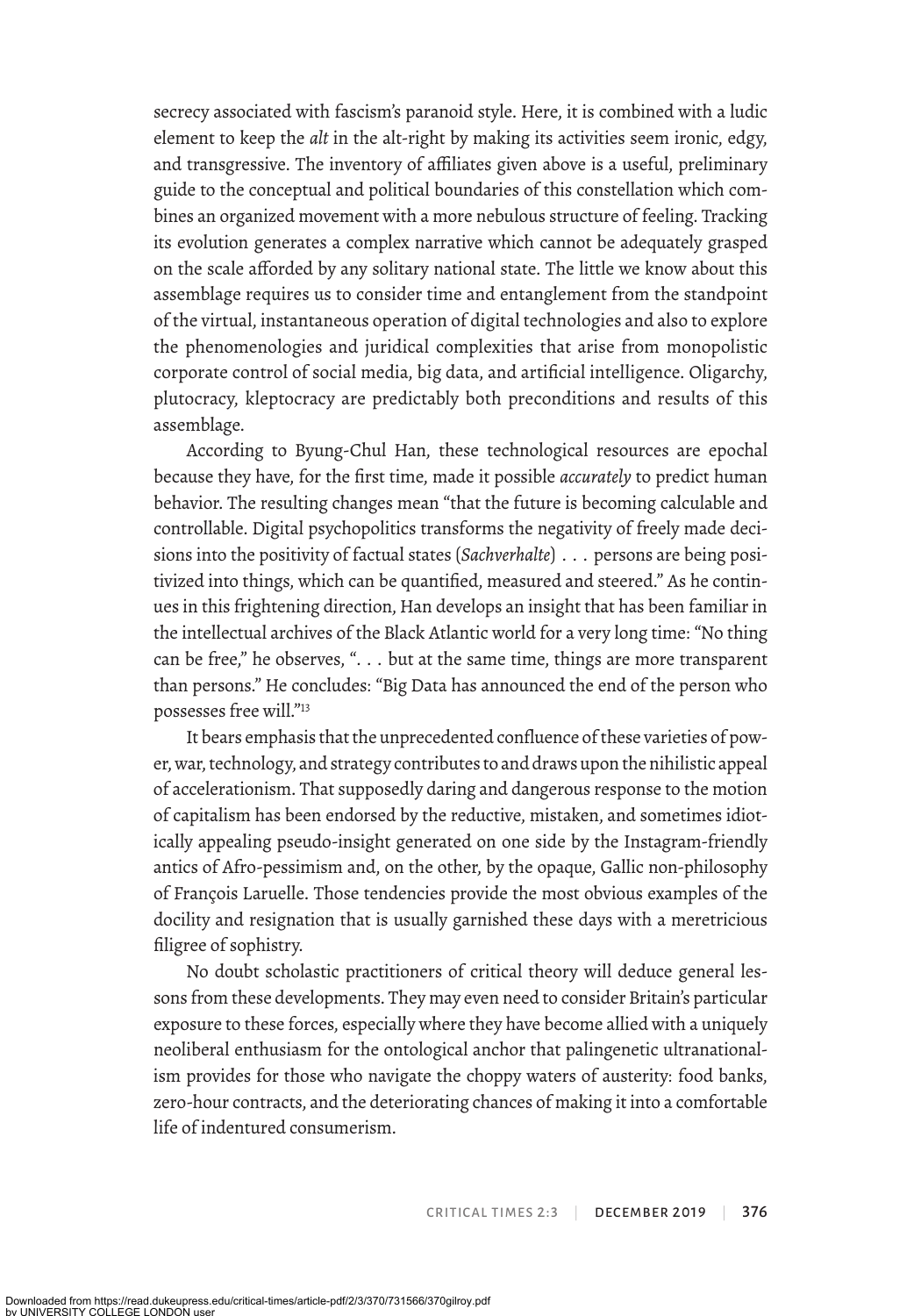In the mid- to late 1970s, the world-making decades of antiracist work that I am in a sense—mourning here, briefly became something like a properly Gramscian operation. Looking back, one important key to that unexpected success seems to have been the prominence of music both in protests against racism and repeated afrmations of the antiracist utopia brought closer by common musical experience. A movement, against the entangled racisms of the state and the street, was conducted in, through, and against cultural spaces lodged inside postcolonial Europe's most decadent political formations. New areas of conflict had been revealed and understood thanks to precious insights drawn from the tradition of critical theory that began with attempts to combine the insights of Marx and Freud (whose aversion to music was notorious) and to account for the seductive spectacle of earlier, fascinating fascisms.

Building on that legacy, a minority of marginal and insecure academics contributed innovatively to struggles over racism in British political culture. They were energized by the process of "decolonizing" European empires and inspired by the Black Liberation Movement in the United States. The conflicts in which those precarious intellectuals served as partisans of truth have been described as "racial," but the narrowness of that designation is misguided. These battles seem to have been neither simply nor only about a thing called race. The idea of a long-term struggle against *racism*: structural and institutional, discursive and performative, may have supplied a shorthand means to identify and connect strategic confrontations, but it did not constitute their core. If that conflict was centered anywhere, it was on tenacious pursuit of equality both under existing law and beyond it. Political mobilization was directed toward the acquisition of human dignity and substantive rights that would be commonly held. The possibility that democracy might universally be enhanced as a result of those mobilizations was either overlooked or unspoken.

Most of the time, equality was defined as an absence of race-specific obstacles to institutional access and economic opportunity, but it also sometimes included adjacent issues like the introduction of legislation governing hate-speech and the right to unhindered movement without harassment or violence. It remains unfashionable to point this out, but those goals were frequently pursued in conjunction with the Labour movement, operating through local trades councils and antifascist committees as well as larger-scale coalitional vehicles like the Anti-Nazi League.

The most difficult and intractable problems appeared in and around the workings of the criminal justice system and in the representation of Black and minority ethnic peoples in the British media. They were visible not as token presenters of the weather or the local news—with occasional sports punditry provided by the Thatcherite pinup boys and girls thrown in to add the sparkle of diversity—but, as Enoch Powell had specified a few years earlier, as a pathological presence corroding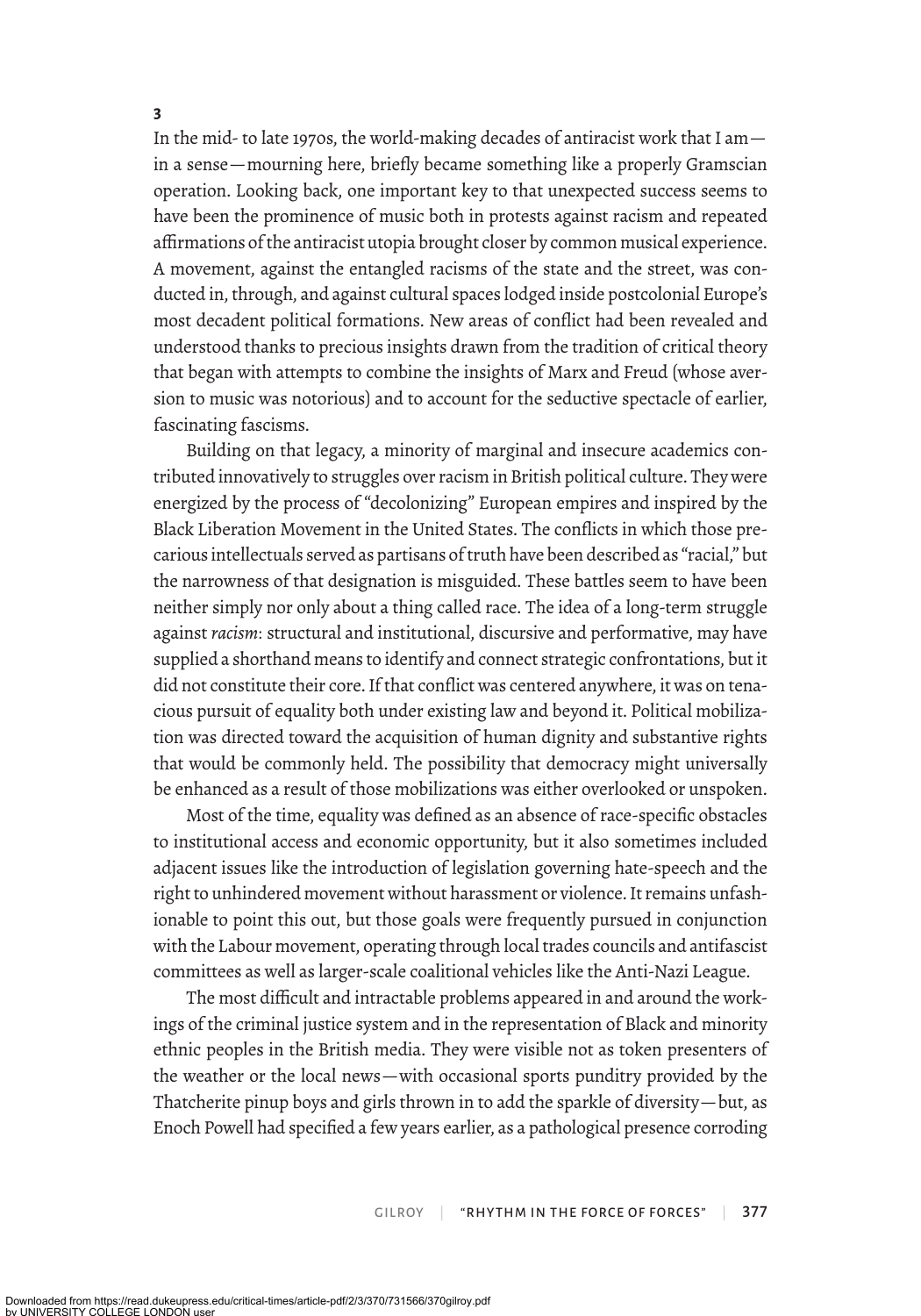the internal organs of national life to the point that the country was no longer even recognizable as the great, global power it had previously been.<sup>14</sup> Before they did anything, Blacks, Asians, incomers, immigrants, aliens, asylum seekers, refugees, Muslims were always already the unwelcome measure of national decline. They were the proof of a departed greatness which would only be restorable after their removal or expulsion. "Go back to your own country" remains the favored motto of the hateful, impossible refusal to accommodate alterity which the media mainstream still finds absolutely fascinating.

Of course, how far the miserable citizens of "Lemmingland" have to travel back in time in order to recover feelings of cozy familiarity and an easy sense of being at home varies greatly. One thing is certain. Warfare always looms large in these retrocultural exercises. Most of the time, 1940 is a sufficient destination, at other points, 1914 or even the Falklands victory of 1982 appear preferable. The old, nonspecific requests for the restoration of national greatness that have recently proved they are still potent, derive from the Reaganite template of Margaret Thatcher's post-Falklands victory speech at the Cheltenham race course. For the minority of people still attached to the left's version of this melancholia, 1945, the epiphany of the welfare state, is the preferred destination.

The figure of Margaret Thatcher is important in this diegesis but, long before she blew restorative life into the basic Powellite configuration of Brit nativism, the philosopher Martin Barker had initiated discussions of what made the new racism novel. That ideological forerunner of civilizationism shifted the emphasis from biology to culture, fusing them into a single gestalt. It was superficially pluralistic and apparently devoid of simple hierarchy, yet it was also ethnically stern and culturally absolutist. Most important of all, secreted inside the carapace of an intensely anxious national culture was a harsh reordering of the world that was entirely consistent with the cruel exigencies of racial hierarchy in their crudest, nineteenth-century form.

That formation was only superficially addressed to the problems of post-imperial citizenship. Its authoritarian metaphysics of belonging contrived to be far more demotic. Barker did not identify its systematic aspects specifically as postcolonial phenomena, but his ground-breaking observations were tied to two other historical markers which, when taken together, identified an even more urgent political problem. The first was the rise of sociobiology associated in particular with the genetic reductionism and instrumentalism of Richard Dawkins and the forgotten figures who had inspired him, ethologists like Robert Ardrey and Desmond Morris. The inconsistencies and weaknesses in Dawkins's early book *The Selfish Gene* received an extended pounding at Barker's hands. He saw it as endorsing a resurgent instinctivism buttressed by a conception of natural community that dovetailed not only with timely imperatives of monetarist economics, but also with the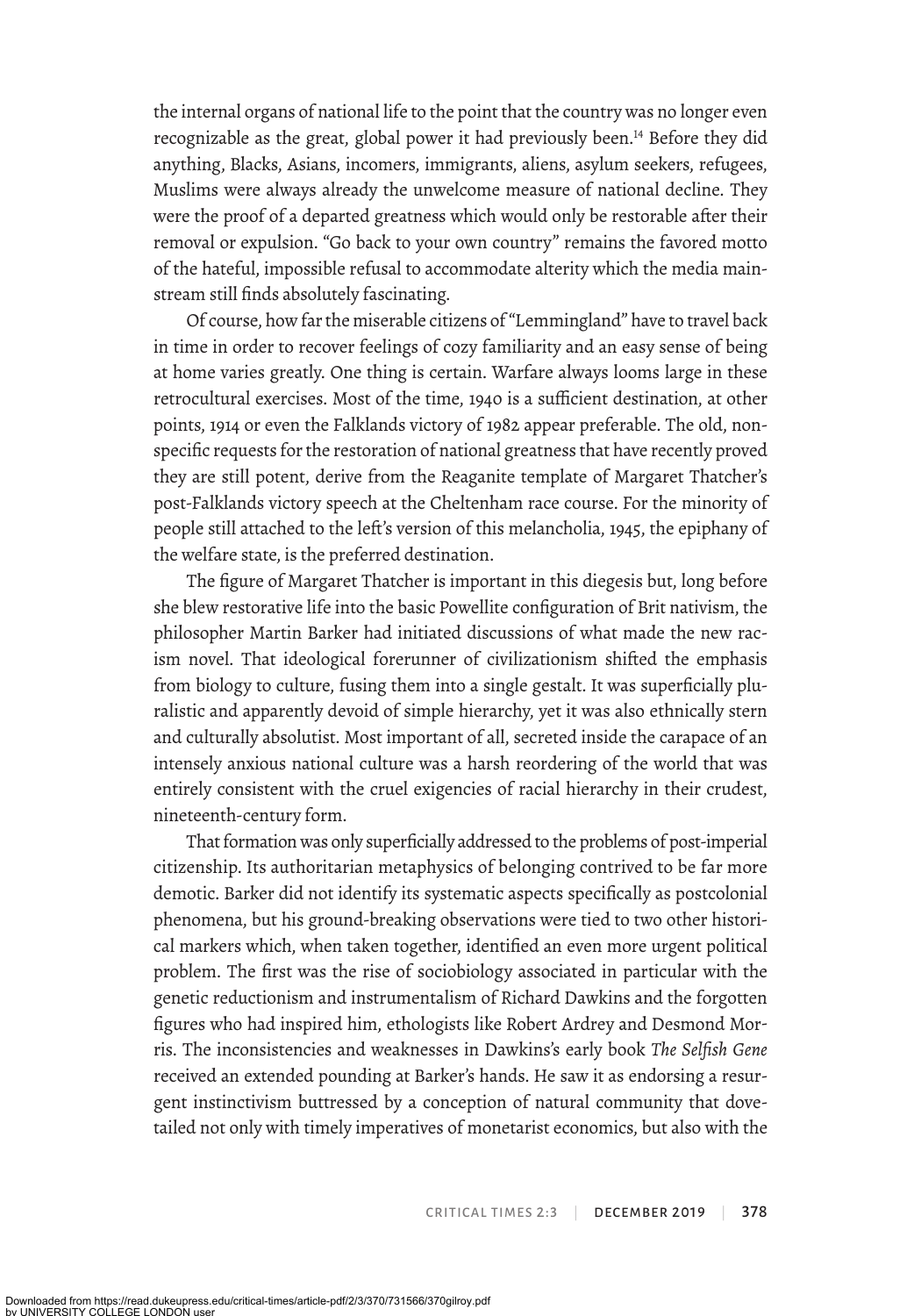politics of race and immigration in what we would now identify as a populist, xenological idiom. The second problem identified by Barker was the rise of neofascist and ultranationalist political movements that could instrumentalize these theoretical innovations and, though they were unable to use them as a springboard into government, could at least pressurize more respectable political forces to adopt the signature rhetoric and perspectives involved.

Barker's prescience should now be obvious. His work should be remembered and he should be thanked along with the others who extended the discussion. Before his monograph *The New Racism* was published in 1981, debate had been initiated in the pages of *Radical Philosophy*, in the Centre for Contemporary Cultural Studies volume *The Empire Strikes Back*, and in a special issue of *Feminist Review* on the theme of "Imperial Feminisms." The conversation begun by Barker acknowledged but underestimated the emergent power of neoliberal economics. It pointed to a populist politics of racial and national culture, but it could not foresee the technological revolution that would foster new varieties of political and parapolitical ontology and transform the relationship between declining parties, volatile movements, and online mobilizations. It did not predict that permanent, intercivilizational warfare would rise both from unresolved colonial history and from the neoimperial adventures which generated a massive movement of populations into Europe from the places afected by the forever wars of a planetary counterinsurgency. Nonetheless, there is much to be gained from returning to those old exchanges as part of asking where the boundaries of the current conjuncture might be placed.

Today the debate on the new racism appears symptomatic of the decline of the organized left and the fading of its dissident culture. It suggests a sequence of stages in the chronic crisis that still holds agonistically post-social Britain in its deadly grip. The growing potency of nationalism, now combined with nativist xenologies, confirms the enduring spectacle of racialized truths and ethnic conflicts usually represented as religious in origin if not in character. Merely cultural, post-secular Christianity was born not in Thatcher's well-publicized contempt for the idea of society but in her explicit and provocative profanation of the biblical parable of the Good Samaritan. He could, she insisted, only have helped a vulnerable person because he could afford it. The fact of his being a stranger dropped completely out of sight in favor of her focus on the wealth that enabled his act of charity and benevolence.

It bears repetition that the new racism was expressed consistently as a matter of culture. In response, a noisy, antiracist, and antinationalist movement held hands with the wild spirit of punk and interrupted Britain's political business as usual.<sup>15</sup> It was organized, organically and unseen, under the noses of the most sophisticated, university-bound proponents of neo-Gramscian political analysis. Though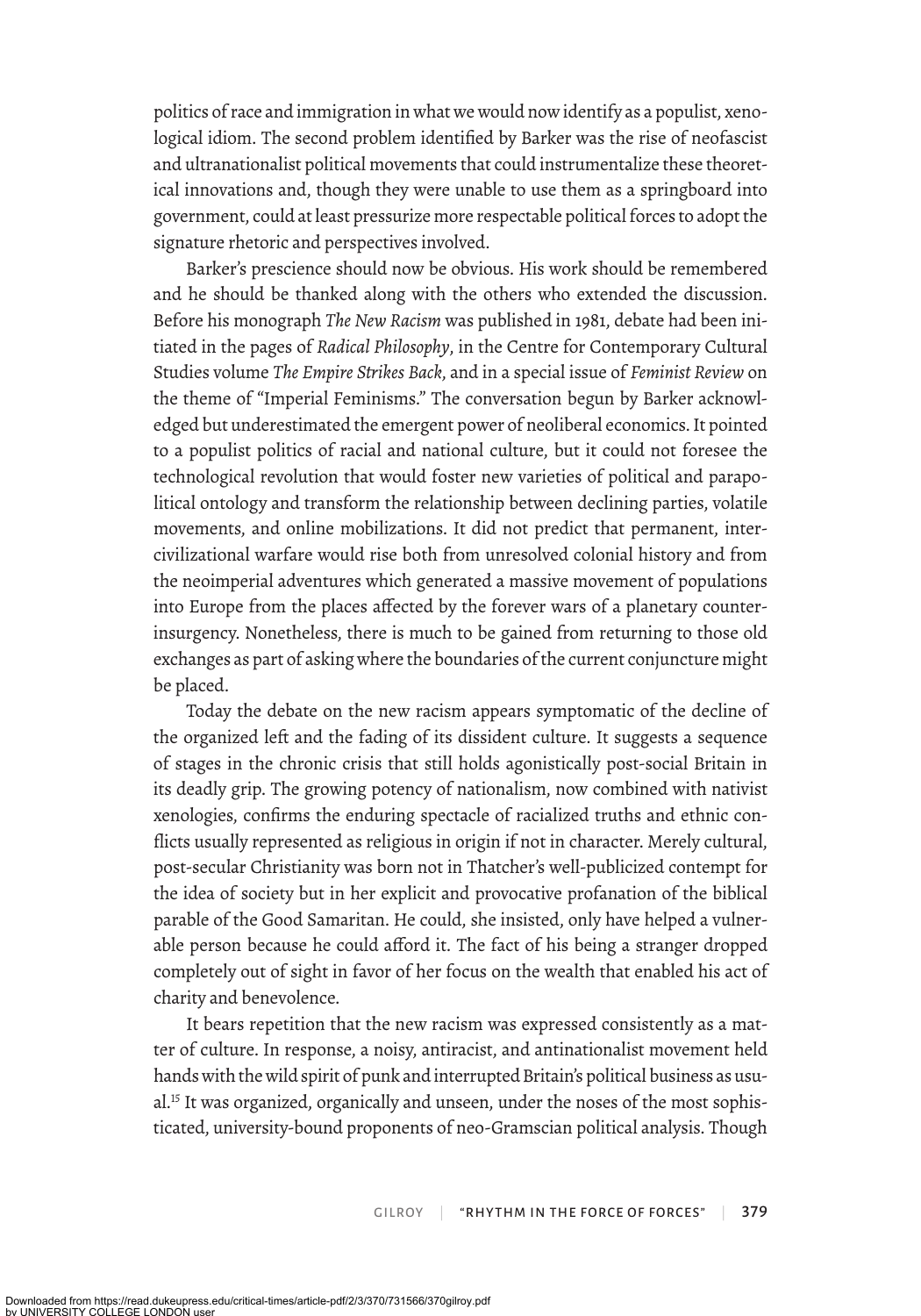the tenured remnants of the New Left never showed any inclination to contribute to this refiguration of political culture, for almost three decades the lingering effects of Rock Against Racism made it absurd and uncool to be a racist in Britain.<sup>16</sup>

That era is now over. Music and dance no longer play a pivotal role, but the old strategies are similar to the methods that are now being deployed by the alt-right/light. The antiracist movement of the mid- to late 1970s also understood the power and importance of culture, and it is worth remembering that the luminaries of the official left had failed to appreciate the importance of what was unfolding around them while it was actually happening. That discrepancy and the neglected history to which it points give the lie to the proposition that the '68 generation contributed the final chapter to the twentieth-century story of British radicalism.17

Additional lessons can be extracted from this archive. They concern the inevitability of time lags, displacements, historical deficits, and feedback loops: all of which are important to the marked contrast of temporalities that, as Ernst Bloch argued long ago, almost defines the unfolding of fascist politics.

Not all people exist in the same Now. They do so only externally, by virtue of the fact that they may all be seen today. But that does not mean that they are living at the same time with others. Rather, they carry earlier things with them, things which are intricately involved. . . . One has one's times according to where one stands corporeally, above all in terms of classes. The ignorance of the white-collar worker as he searches for past levels of consciousness, transcendence in the past, increases to an orgiastic hatred of reason, to a "chthonism," in which there are berserk people and images of the cross, in which indeed—with a nonsynchronism that verges on extraterritoriality— Negro drums rumble and central Africa rises up.18

Repeating Walter Benjamin's dialectical speculations about history as catastrophe will not get us very far in understanding the stubborn appeal of this archaism. Today's antiracist forces must respond to the tumult with a pursuit (and a defense) of *slowness*. The slower the rhythm of reflective time, the richer the dreams of freedom yet to come. Deceleration is required by any residual aspiration toward the new humanism that was glimpsed in the aftermath of the Second World War and elaborated further in response to the excessive cruelty evident in the wars of decolonization.19 A particular utopia was figured in the shadow of those events and of the nuclear exterminism they heralded. Its novelty can still be distinguished in an unyielding antipathy to racial orders, a reaction that was captured by Hannah Arendt: "No matter what the learned scientists may say, race is, politically speaking, not the beginning of humanity but its end, not the origin of peoples but their decay, not the natural birth of man but his unnatural death."<sup>20</sup>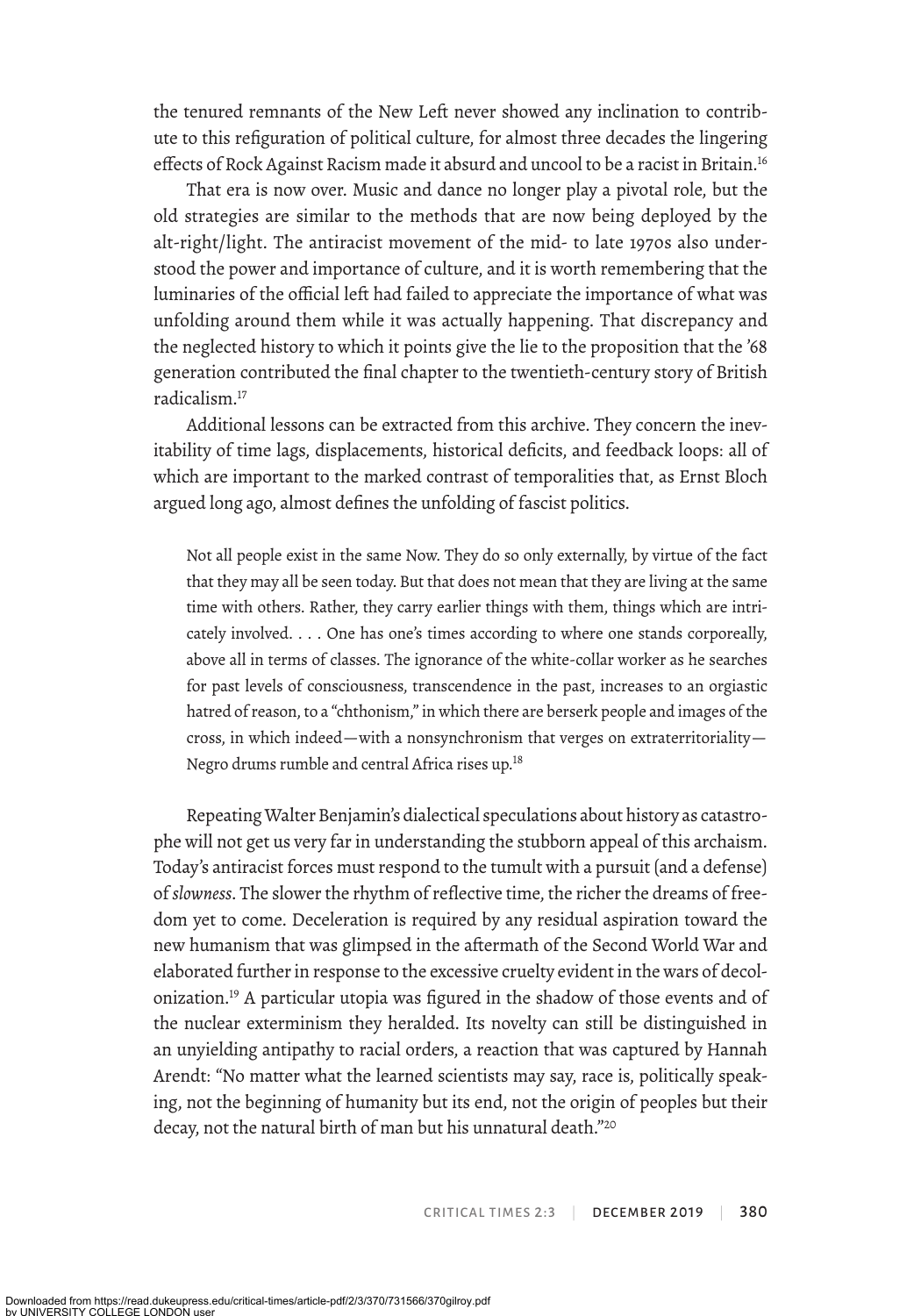**4**

Turning now toward the role of music in making political movements move and the intergenerational patterns that result, I wonder whether it is significant that the joyless, resentful triumph of the apocalyptic populism and market fatalism signaled in the coup recently carried out in Britain lacked any distinctive musical signature.<sup>21</sup> The right's bitter victory had no sonic counterpoint beyond a mélange of chanted football taunts diverted from the terraces and stadiums into the streets by the likes of the English Defence League, Britain First, and the Football Lads Alliance.

At the same time, the recent death of the great South African musician Hugh Masekela raises a host of other issues. His passing makes it imperative that any discussion of critical theory and political time conducted here in Johannesburg includes a grounded consideration of music's conspicuous political power. We must reflect on its altered contemporary significance, its empty ubiquity, and its fluctuating challenge to what is left of critical theory. In its engaged modes, does music retain its traditional place in affirming the universalizing spirit of "never again" while summoning the liberationist dreamscapes of the "not yet"?<sup>22</sup>

The contribution of music to the relative success of the Labour party in the 2016 election shows that the answer to this question is not straightforward. Labour's defeat was much closer to victory than had been anticipated, and the resulting hung parliament has been credited to an intervention made by youthful Black musicians who announced their afliation to Jezza's brand of honest, compassionate, hair-shirt socialism by initiating the "Grime for Corbyn" organization. Though they cited Rock Against Racism as an historical precedent, music was not a core issue for Corbyn's young celebrity supporters. It was important only for its vestigial significance. If anything, the Grime MCs' five minutes in the mainstream spotlight confirmed a predictable and limited weaponization of their not quite underground celebrity.

Whoever they vote for, those influencers and role models consider themselves above all as creative entrepreneurs. They affirm a belief in justice that ties them to an older Ethiopianism while subscribing happily to the neoliberal freedoms that promise to put their dreams and future life chances firmly back into their own hands. Their enthusiasm for "personal branding," like their appetite for a "me PLC" approach to the technologies of the free self, is a generational characteristic.<sup>23</sup> It offsets the embrace of a deadly and unsustainable insecurity and makes the economically precarious especially vulnerable to the spurious appeal of racial certainties which they can discover in generic form amid the glittery, racial Americana projected by the multicultural wing of the military entertainment complex.

Those patterns of freedom and futurity are reminiscent of things familiar in South Africa. I remember being struck some years ago by the fact that almost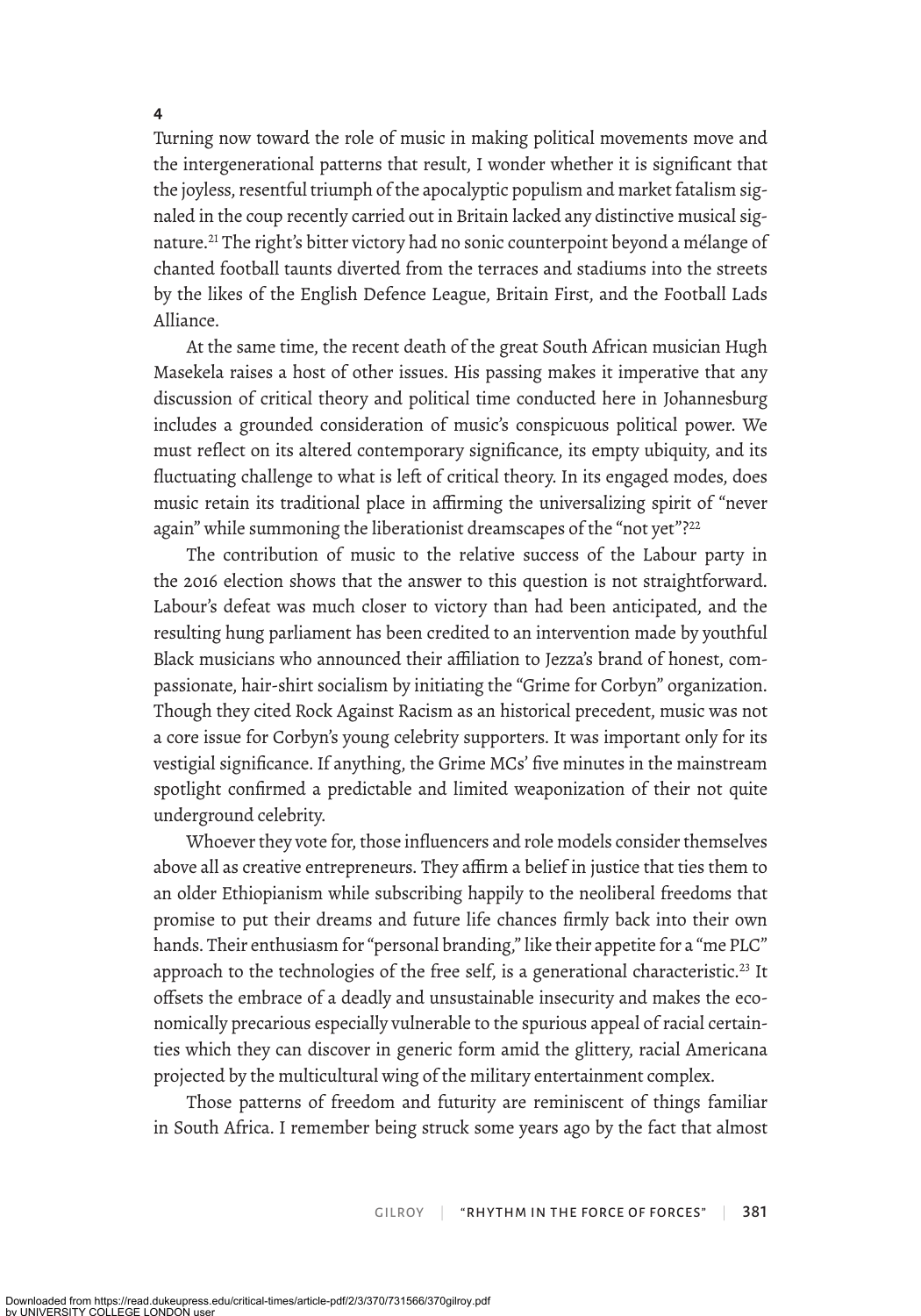everyone I met when I first arrived in Johannesburg ofered me a business card announcing that they were a consultant. Looking back two decades, this seems like another instance of Britain evolving toward South Africa's historical and sociological conditions, another illustration of the ways in which progress has itself been altered as the mutual articulation of capitalism with democracy comes apart and heavily fortified overdevelopment tumbles downward to meet the developmentally arrested world on its slow, unsustainable ascent.

The whole world knows that South Africa is a place where music and song have played a unique and fundamental role in political life as well as in the elevation of local struggles to planetary significance — ethically as well as governmentally. That necessary acknowledgment initiates a ruthless assessment of how things currently stand. Presumably, Hugh Masekela's passing provides an opportunity to consider the balance of political and cultural forces on the ground.

Real-time music-making and the use of commodified musical products are not playfully and productively aligned with resistance, progress, and antiracist struggle in the way they were forty years ago. Nowadays, they are more likely to pull the polity apart by placing each listening subject in a headphone or automotive bubble infused with their personal playlist than they are to bind dissent together. The sonic aspects of political culture have been supplanted or corrupted by the dominance of visual forms and the technological changes that have enabled the erasure of the line between advertising and entertainment.

Music as organized sound confronts critical theory as a test of the limits and of the character of representation. It manifests the will of its creators, and, as I have already said, it has supplied a means to summon our utopias and, as Bloch and Said would have it, to bring that elusive "not yet" nearer so we can sample it and see whether it is, after all, what we desire. Organized sound has also supplied ways to create and share social, aesthetic, and somatic experience outside of the habits conventionally associated with merely political and material life. A younger generation of activists and writers has been more focused on how music sounds and makes them feel in political settings rather than on any discursive readings of musical texts and performances.24

The topos of this generational divergence is where the political ontology of cultural resistance and dissent once assumed irreducibly social form. It is also a proving ground for the idea that the "Black radical tradition" can be something more than an academic list of what Black radicals have written. Music has been a fundamental medium in the (meta)communicative ecology connecting Africa together and linking it to its diasporas. What Christopher Small called musicking has been an important host for the transmission, expression, and articulation of ideas and feelings, ethics and dispositions. Those transactions include open-ended inquiries, conducted in proximity to some of the world's most intractable racial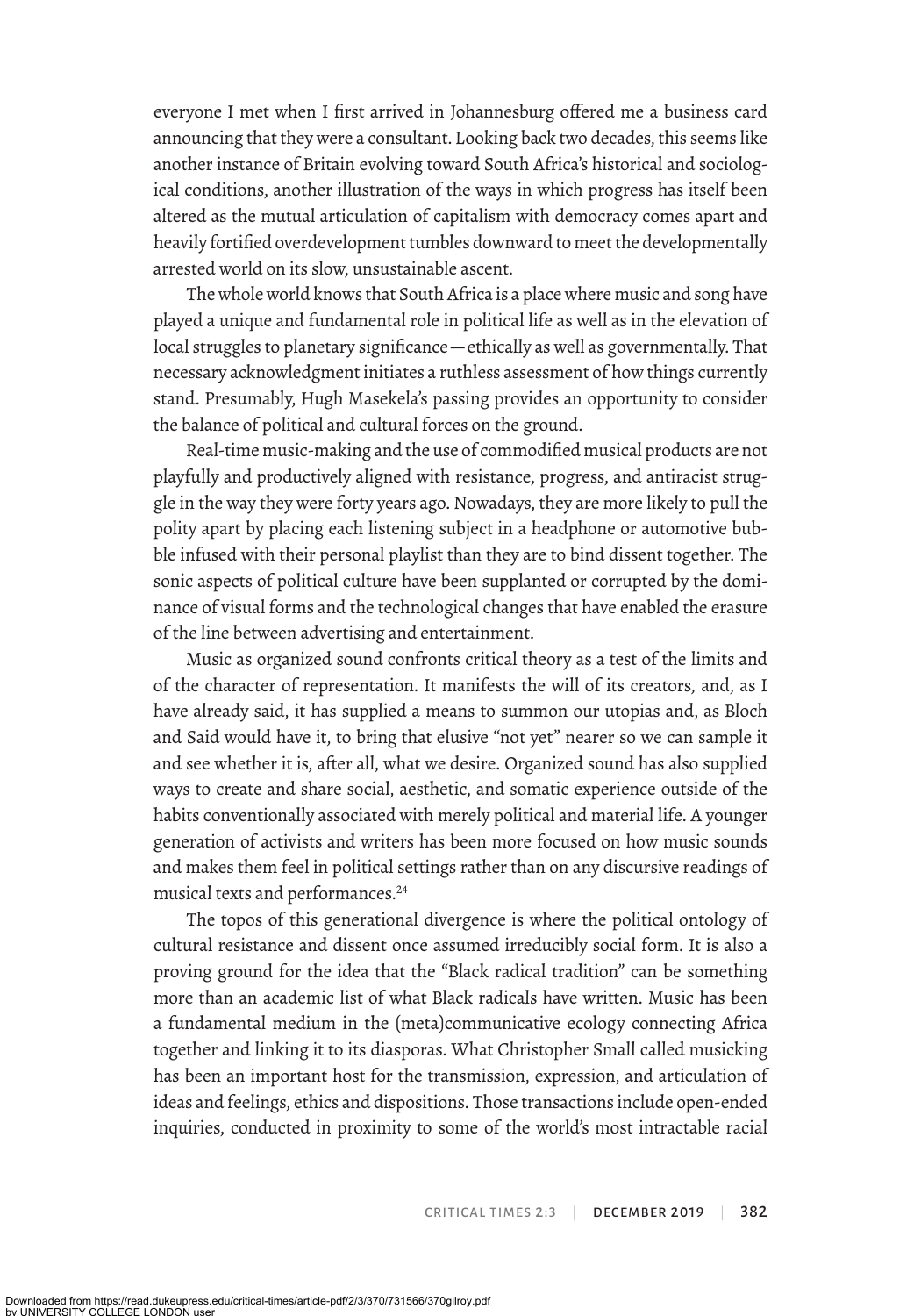orders and terrors, into what it is to be human, and not just what it is to be seen recognized—as a human being.

## **5**

I was fortunate to have attended Brother Hugh's extraordinary seventieth-birthday concert in Johannesburg. I was aware of his Black Atlantic life in exile long before that memorable encounter. I had heard early announcements of his distinctive musical presence, not so much in the closely regulated, official field of African American Jazz with a capital J, but within its unruly corona. The soundtrack of the counterculture included his contributions to pop music like the Byrds' "So You Want to Be a Rock and Roll Star" and his appearance at the Monterey Pop Festival. Masekela's landmark album *Colonial Man*—still painfully and symptomatically absent from the great warehouse of digital treasure—was especially important to me at the time of its release for the way it could fill and enthuse a dance floor. I will admit to a lingering attachment to the Afropolitan funk of its compelling follow-up release, *The Boy's Doin' It*, which was created with musicians drawn from many African countries and traditions. I still enjoy even his later, electronic output, which seems, oddly, to have helped to build the worldwide appeal of subsequent developments like Afro-house as it embarked on its meandering path to global prominence.<sup>25</sup>

Masekela's errant involvement with the US Black Arts movement is a wellknown but underappreciated strand of Black Atlantic life and lore. Fewer commentators acknowledge that his sometime music-school roommate, close friend, and collaborator, Stuart Levine (noted producer of the Crusaders and Minnie Riperton) was at his side during a creative partnership that covered several decades.<sup>26</sup>

Masekela's death raises issues about the conjoined history of music's changing place in South African political culture, the archives of Californian counterculture and the British anti-apartheid struggle. It also invites a number of important and difficult inquiries about the status of musical experience in the development of political consciousness and political solidarity during the Cold War and the decolonization struggles. The generation to which he belonged is dying out. The transnational, exilic formation of the dissident stratum to which he was afliated, and the choices they made, might be helpful to the rising generation. But that generation will not necessarily be able or inclined to unlock the historical resources required to guide its own struggles from the heavily filtered and conspicuously incomplete lexicon of digital fragments that is increasingly and catastrophically imagined to comprise a complete historical record.

Additional problems arise from the diferent ways that generations hear, listen, and respond to music. The activists who were Masekela's peers, equivalents, and followers were not only South African. We find the same anticolonial mentality,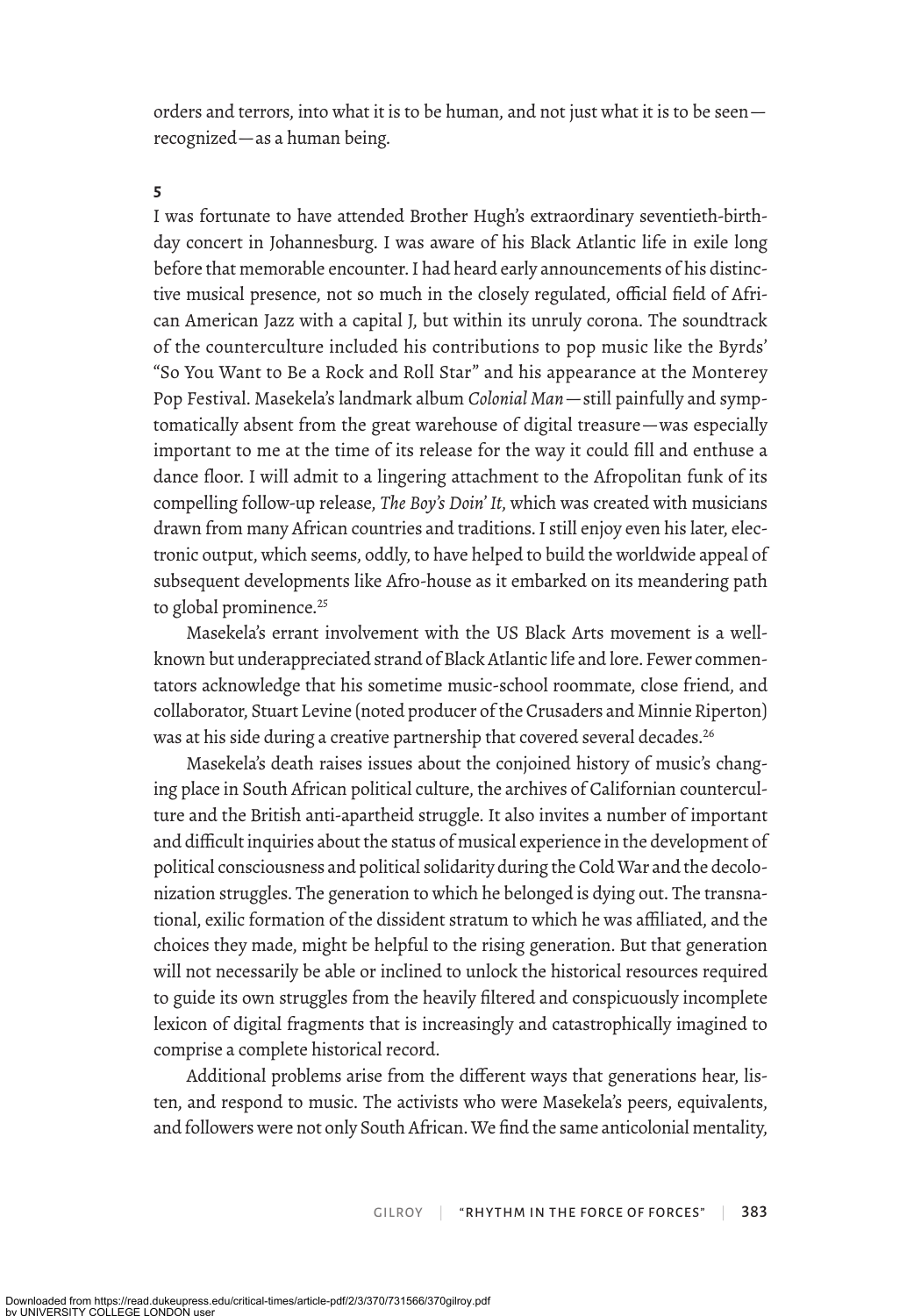the same dissident understanding of what politics and culture, music and activism, gain from being articulated together elsewhere in the annals of the Black Atlantic. Those sentiments were loudly audible in the Caribbean's Ethiopianist reggae and in the antiphonic responses ofered back to its righteous calls by communities in Africa, Europe, the Pacific, Brazil, and other parts of the Americas.

The music of roots artists like Burning Spear, the Heptones, and Dennis Brown provides numerous examples of how, during the golden decade between 1971 and 1981, Jamaican musicians misappropriated the language of human rights and made it integral to their expansive, outernational projection of Rastafari *livity* as the transcendence of (i)niversal sufferation. The music of that period has had a long half-life, but it ceased to be fashionable ages ago—especially in the places from which it emerged. It is still remembered elsewhere, and those loving sentiments remain important in the residual phase of Ethiopianism. The combination of play, ritual, remembrance, and revolutionary hope we discover in that archive can still help us to respond persuasively to the narcissism and nihilism associated with Afro-pessimist refusals of politics. It can indicate a productive orientation from which we might discover replies to the hateful, paranoid pronouncements of the alt-right and accelerationism.<sup>27</sup> Whether uttered in black- or whiteface, those phenomena can all be answered by resort to the traditional, oppositional practices of the enslaved and exploited: doing the minimum, slowing things down, increasing the friction, applying the brake.

Perhaps because he lived so conspicuously in the fast lane, all of this is only obliquely sanctioned in Masekela's mind-boggling autobiographical tale of genial debauchery and a painfully acquired, reflexive wisdom. The less savory aspects of his exiled life should not be allowed to obscure the map composed by its extraordinary trajectory or to mystify his entanglement with the anticolonial and Black Power movements then at large in the world. The arc of his life was premised upon unwavering commitments to political change and to acting in concert. They were punctuated and sometimes driven by exceptional and restless musical creativity. His personal connection to Louis Armstrong, who was the original source of his first trumpet, should be noted here in passing for the forms of planetary kinship that it sugests.

When we consider Masekela as an exemplar, we are obliged to face the fact that music is of diminishing significance even in the simulations of political movement and mobilization that are currently so popular in timeline media. The links between anticolonial activism, counterculture, exile, intoxication, political sensibilities, and pleasurable sounds remain important though music, now often wordless and usually produced on a computer, has assumed new configurations in response to the altered political economy of entertainment routinely organized through visual rather than auditory stimuli. Since digital access succeeded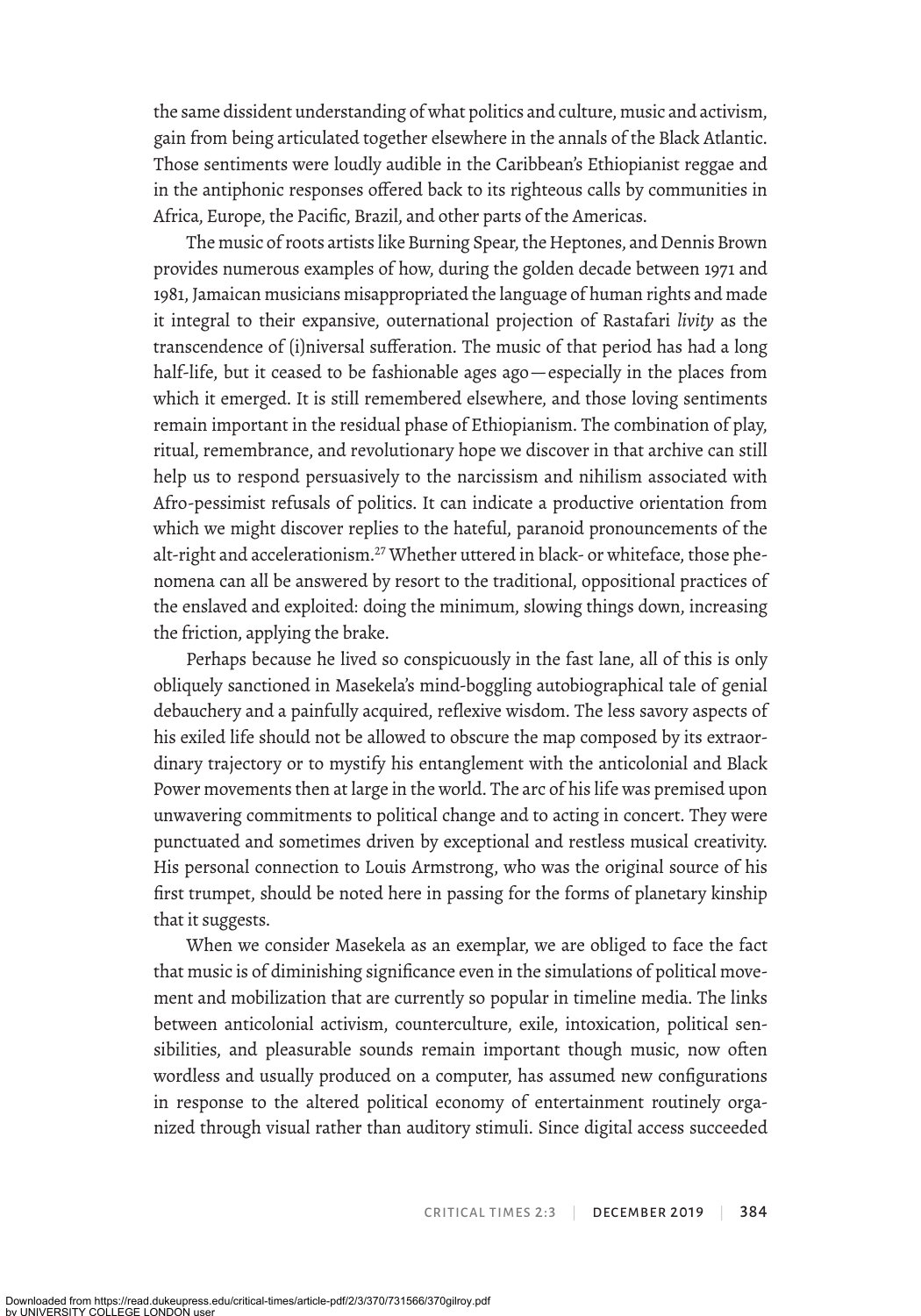mechanical reproduction, and AI, big data, and surveillance capitalism began to forge and then dominate the attention economy, music has been relegated to the role of a soundtrack, commercially streamed to supply new underpinnings for faltering consumer capitalism.<sup>28</sup>

What we can call the hippie phase of Masekela's time in exile was entangled with the creative contributions of luminaries like Jimi Hendrix, Sly Stone, Miles Davis, James Brown, Letta Mbulu, Miriam Makeba, James Baldwin, Fela Kuti, Toni Morrison, Jayne Cortez, Sonia Sanchez, Ntozake Shange, Toni Cade Bambara, Roberta Flack, Bob Marley, and Amiri Baraka, who, incidentally, didn't much care for his music. Masekela's life connects the struggle against apartheid to the battle for civil and political rights inside the United States and to the pursuit of Black Power, Black dignity, Black autonomy, and a Black aesthetic there and elsewhere. His genre-stretching innovations remind us once again that jazz and the other US components of the African musical Gulf Stream cannot be adequately appreciated and salvaged within a nationalist frame or considered as if they are the fixed private property of only one world region or population. That long record of creativity, and the diferent publics with which it resonated, point to how local claims can be acknowledged and respected without either descending into ethnocentric postures or regressing into over-simple approaches to the problems of unstable, itinerant, and unruly political culture: how it lives, how it exists in relation, and how it travels—resisting reification, evading copyrights, and transcending every proprietary injunction.

Sometimes those claims will be difficult to reconcile, but the future quality of critical theory requires that we are open to identifying not just their entanglement, but the conflicts that will inevitably arise between them. Recovered as components of diasporic, heterological history, lives lived on Masekela's worldly scale can help us to adjudicate disputes and to articulate critical perspectives that correspond to the restless, creolized culture that grew and expanded through the Cold War years and has now itself been subjected to corporate capture and institutionalized debasement.

We will need better translations and interpretations that can minimize the damage arising from poor communication and divergent political and economic interests—especially when the needs of post-scarcity people in the overdeveloped countries conflict with the priorities set by others shut out from the logic of development and placed under the yoke of extractive, neoimperial power.

In death, Masekela was remembered, among other things, for insisting that song was "the literature of South Africa—it's the literature of most of southern and central Africa and West Africa, so everything is expressed a lot through songs. . . .  No political rally ever happened in South Africa without singing being the main feature<sup>"29</sup>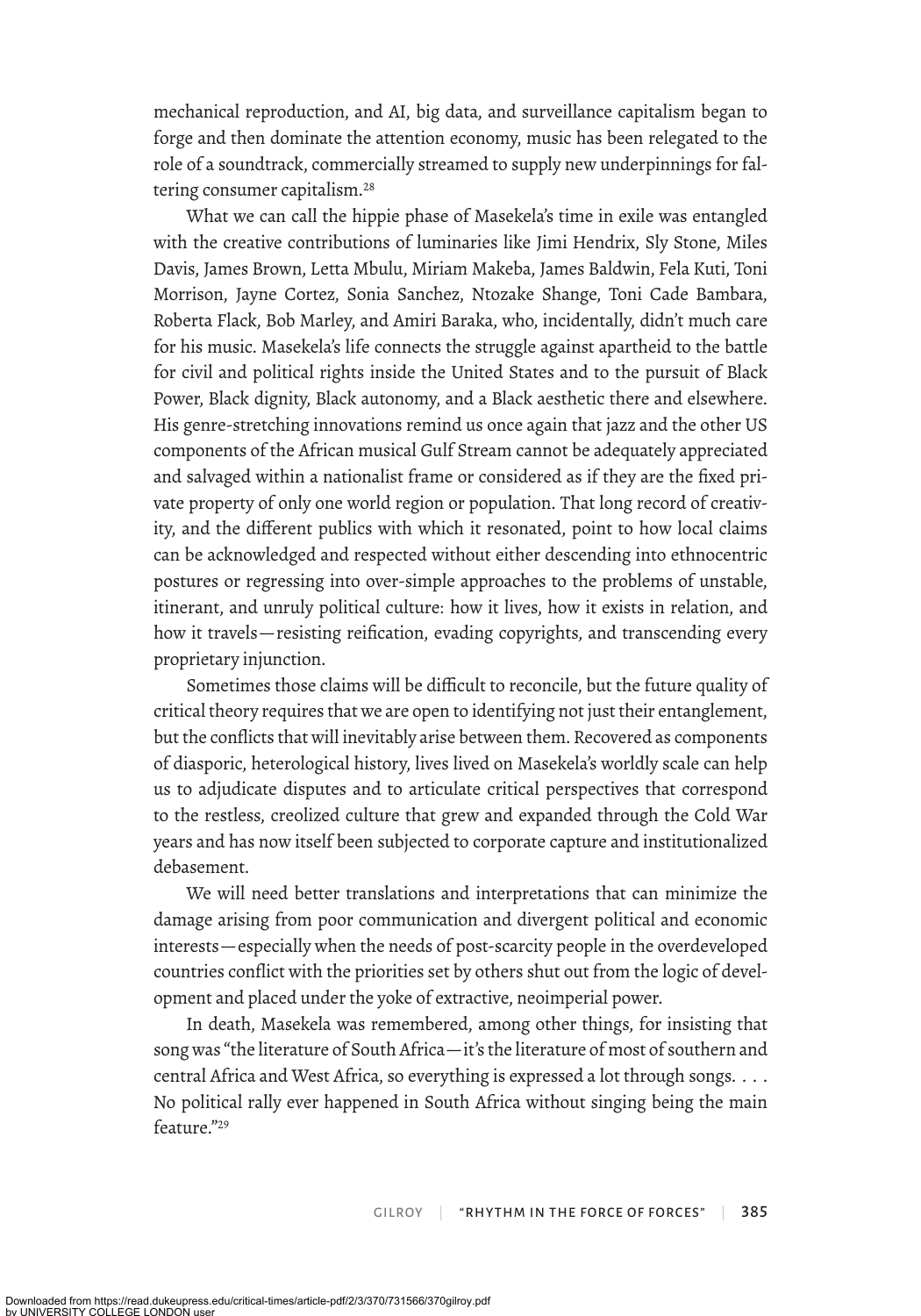### **6**

Something like the same idea appeared long ago in the modern cultural ecology of Africa's musical Gulf Stream. It is common to the histories of other indigenous and native peoples as well as to those of the enslaved and the colonized. It promises the possibility not just of placing music in the life of political and social movements or other cultural mobilizations—from the publication of William Wells Brown's *Anti-Slavery Harp* through to the civil rights songbooks and the dynamic place of music in the struggle against apartheid—but also the possibility of an active living or dwelling with music that is fully integrated into the habits and ethics of everyday life. By that, I do not mean the easy access to musical pleasure facilitated by your latest Spotify "playlist." I mean the slow practice of becoming alert, first, to music's capacity to conjure with the possibility of acting in concert, and, second, to its inducements to cultivating a radical, deeper variety of attentiveness that has efects and applications outside of any musical setting. In other words, we can learn to listen once again as a prelude to becoming more present to one another. We can start to liberate music from its relegation to the role of a mobile, private soundtrack to shopping and narcissistic self-projection. Those difficult choices rely on recognizing music as endowed with the power to arrest and attenuate time, to modify temporality. For all his political conservatism and parochial focus on the acquisition of US citizenship, Ralph Ellison understood this.

One of the chief values of living with music lies in its power to give us an orientation in time. In doing so, it gives significance to all those indefinable aspects of experience which nevertheless help to make us what we are. In the swift whirl of time, music is a constant, reminding us of what we were and of that toward which we aspire. Art thou troubled? Music will not only calm, it will ennoble thee.<sup>30</sup>

A decade younger, James Baldwin's lowlier, more pointed observations about musical performance were directed at the succeeding generation, but they indicated equivalent possibilities. The nights he passed in Mikell's Manhattan club at Ninety-Seventh Street and Columbus, where his brother David worked behind the bar, were not wasted. Nor were mine. That special place, one lovingly cocooned vehicle drifting through the fertile cosmos of the Black Atlantic musical underground, was also frequented by Masekela. The extraordinary, creative outflow from its uptown conviviality helped confirm to me that the greatest musicians in all styles share a "shamanic" capacity to conduct and even suspend the flow of time.<sup>31</sup> If the conditions are hospitable, they can open a rift in ordinary duration and, then invite their witnesses and allies-turned-collaborators and coworkers to inhabit fleeting presentiments of (e)utopia with them. A precious moment might be lived in common and, in that fleeting communion, a new time instantiated, altogether.

CRITICAL TIMES 2:3 | DECEMBER 2019 | 386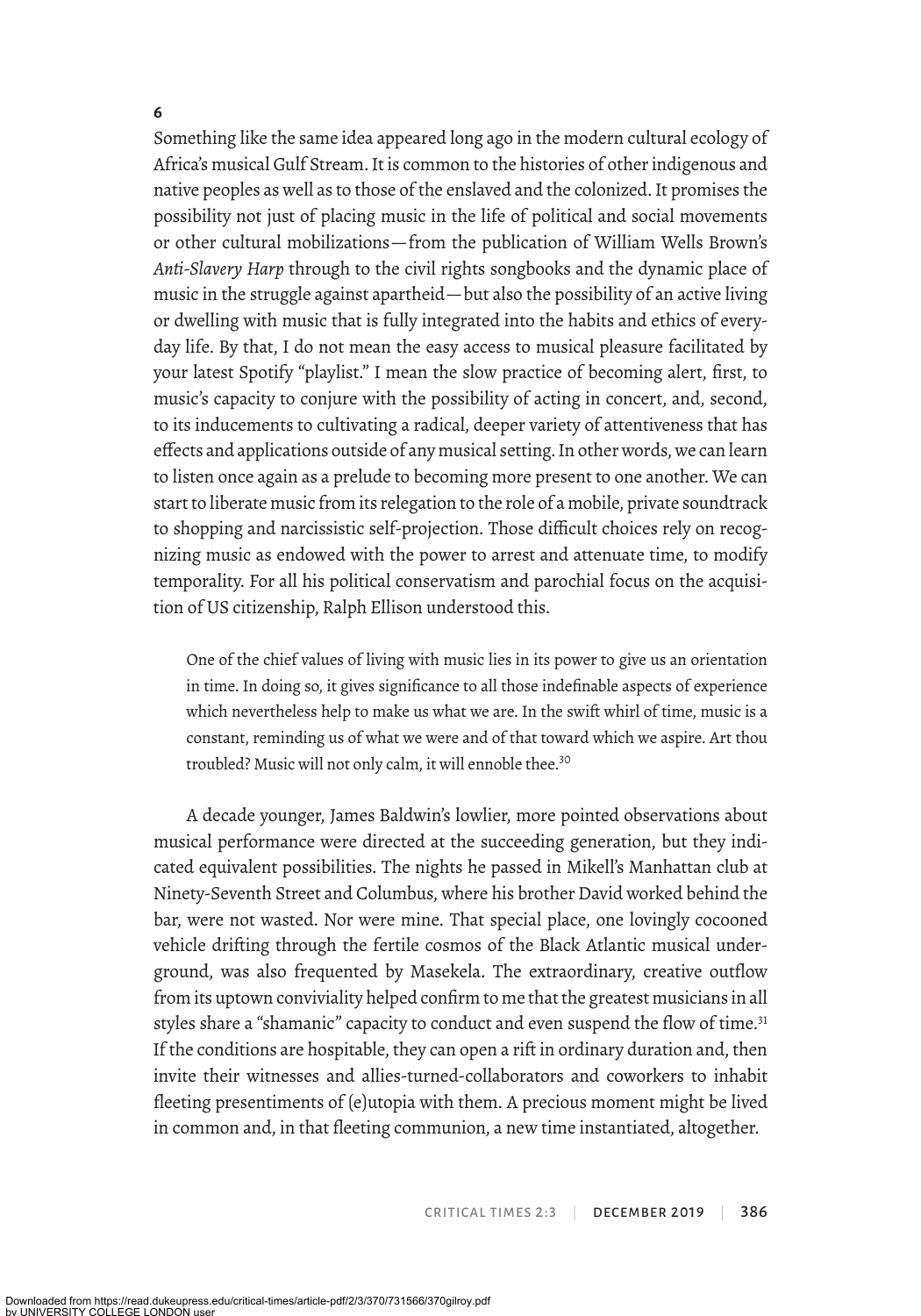In *The Long Revolution*, Raymond Williams describes the formation of traditions through processes of selecting and re-selecting ancestors. In the evolving traditions of the Black Atlantic, the capacity to play with time was embraced as a grounding aesthetic practice along with an impulse to refine the tools that could accomplish time's subordination and, in that overcoming, to begin to build a system in which pleasure might be derived from the artful command of time's mutability. Baldwin articulated exactly that possibility with a great and useful clarity in one of his pointed meditations on the history of black music and the failure of critics adequately to come to terms with it: "Music is our witness, and our ally. The 'beat' is the confession which recognizes, changes, and conquers time. Then, history becomes a garment we can wear, and share, and not a cloak in which to hide; and time becomes a friend."32

In this context, his observation solicits further inquiry into the conditions that might have made music into a witness and an ally, or that may have helped time itself to "become a friend." In Baldwin's formulation, musical time (the beat) actually subdues historical time. Thus the friendly relationship with the passage of historical time that he seeks is preceded by its subordination to the beat. Music intervenes to transform the way we apprehend both duration and historicity. In these magical vernacular operations, history in its turn can acquire some of the properties of an object. For Baldwin, it is less a tool than a chosen sign or perhaps a prop in the larger historical drama of dissent, opposition, and freedom-seeking. And what about that beat being presented here as a *confession*?

Our musics have been much more than either allies or weapons. They have provided a precious means of healing and recovery, valuably promoted the distant possibility of "empathic repair,"33 and ofered important therapeutic, hermeneutic, and aesthetic instruments. They have supplied mirrors as well as welcome lubrication for the evolving, sympoietic technologies of the free(d) self. Organized sound conjures with the material, cymatic prefiguration of the alternative worlds that are being summoned, can sometimes be rehearsed, and, occasionally, even shared.

Vibrations from these utopias may be registered—heard or felt—before they are seen, as they approach in the distance or come to us from around the corner. James Weldon Johnson, who was among the first to identify these sonic possibilities and invest them with distinctive aesthetic value, referred his readers to "that elusive undertone, the note in music which is not heard with the ears."34

Out of respect for Black Atlantic tradition, it may help briefly to remind ourselves of the improvised "wild notes" described in Frederick Douglass's foundational observations on the phenomenology and philosophical axiology of sound in comparison to both text and music. He told his readers that "a silent slave was not liked either by masters or overseers. 'Make a noise there! Make a noise there!' and 'bear a hand,' were words usually addressed to slaves when they were silent."<sup>35</sup> The sounds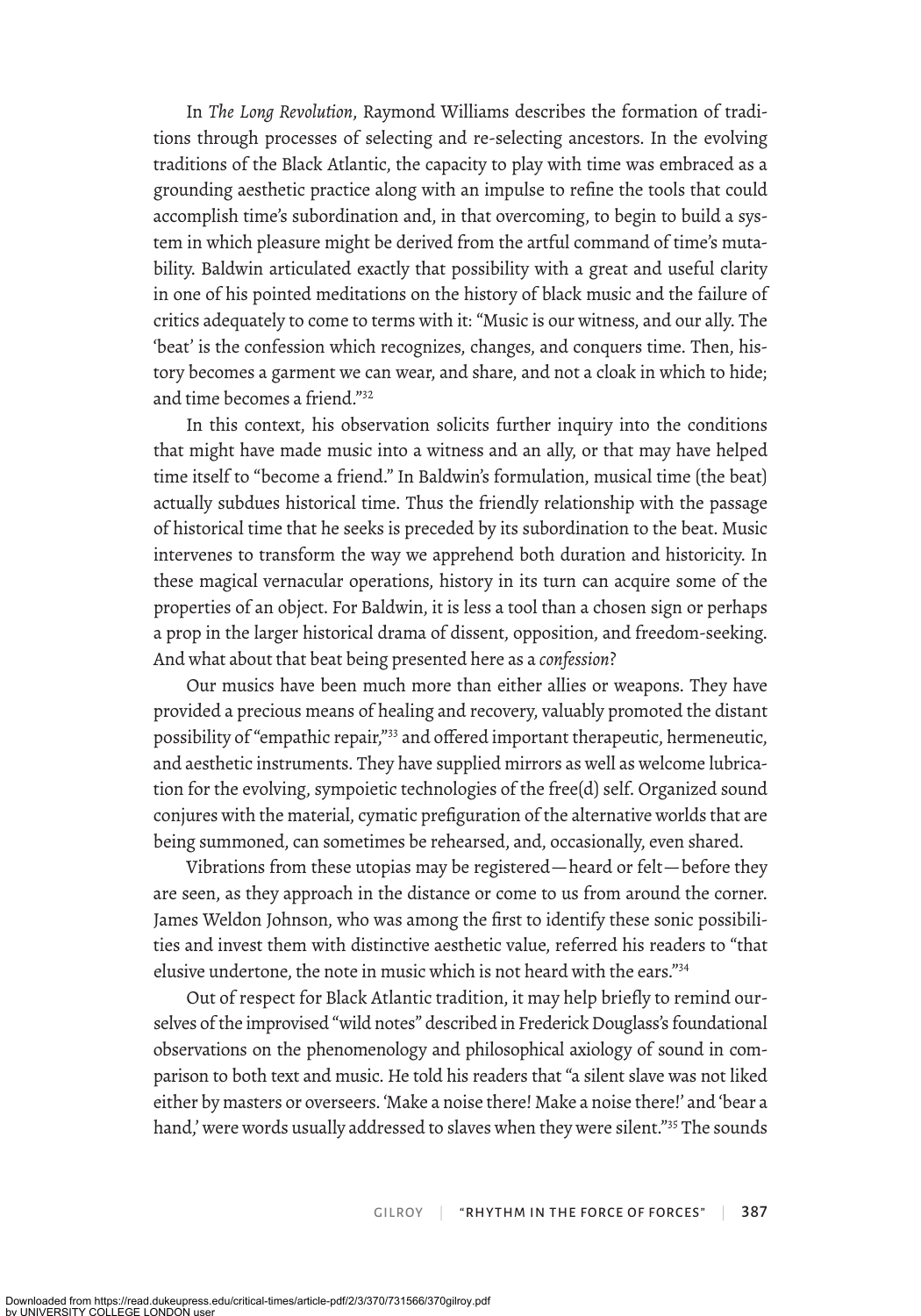that emerged to subdue and recompose those traumatic histories proved crucial to the larger processes of re-enchanting the human in which we have been reluctantly or enthusiastically engaged, particularly since Black Atlantic sounds began to dominate the planet's popular music and augment its errant cultures of freedom.

One significant strand of those entangled possibilities passes to us through the institutions of the auction block and the whipping post. That thread ran on via the global wanderings of the Jubilee Singers—which include an important South African chapter—and have come down to us today via iconic figures like Masekela, Fela Kuti, and their various Caribbean and Latin American interlocutors.

Another itinerant African American musician, the Hampton graduate Orpheus Myron Macadoo, can be placed in this cultural and sonic ecology. He visited Johannesburg in 1890, while touring South Africa with his own spinoff Jubilee choir, the Virginia Jubilee Singers, and made plenty of critical observations about the quality of life in the country:

There is no country in the world where prejudice is so strong as here in Africa. The native to-day is treated as badly as ever the slave was treated in Georgia. Here in Africa the native laws are most unjust; such as any Christian people would be ashamed of. Do you credit a law in a civilized community compelling every man of dark skin, even though he is a citizen of another country, to be in his house by 9 o'clock at night, or he is arrested? Before I could go into parts of Africa, I had to get out a passport and a special letter from the Governors and Presidents of the Transvaal and [the] Orange Free State, or we would have all been arrested. Black people who are seen out after 9 o'clock must have passes from their masters. Indeed, it is so strict that natives have to get passes for day travel. . . . I meet a few colored men, Americans, living here. One opened a business in Johanissburg [*sic*] and before he could open, he had to get a white man to allow him to use his name, because no Negro is allowed to have his own business. These laws exist in the Transvaal and [the] Orange Free States, which are governed by the Dutch, who place every living creature before native. I have so much good and bad to tell you about Africa, but I haven't the time. . . . Having to do my own business, I am kept busy, but [I] hope to send you a letter of some interest soon. We are doing well here and the Virginia Jubilee Singers are known throughout South Africa to-day.<sup>36</sup>

Shifting emphasis onto the making and use of music can generate a diferent history, historicity, and historicality. Music-centered perspectives accentuate the work of culture and refer us to the places where textuality, commodity, and signification all break down, where real-time, uncompressed, face-to-face performance takes wing in transfigurative collaborations between singers, musicians, dancers, and their participating audiences. That crossroads can be marked sacred, secular, or profane. Tidy distinctions between precognitive and intentional human agency

CRITICAL TIMES 2:3 | DECEMBER 2019 | 388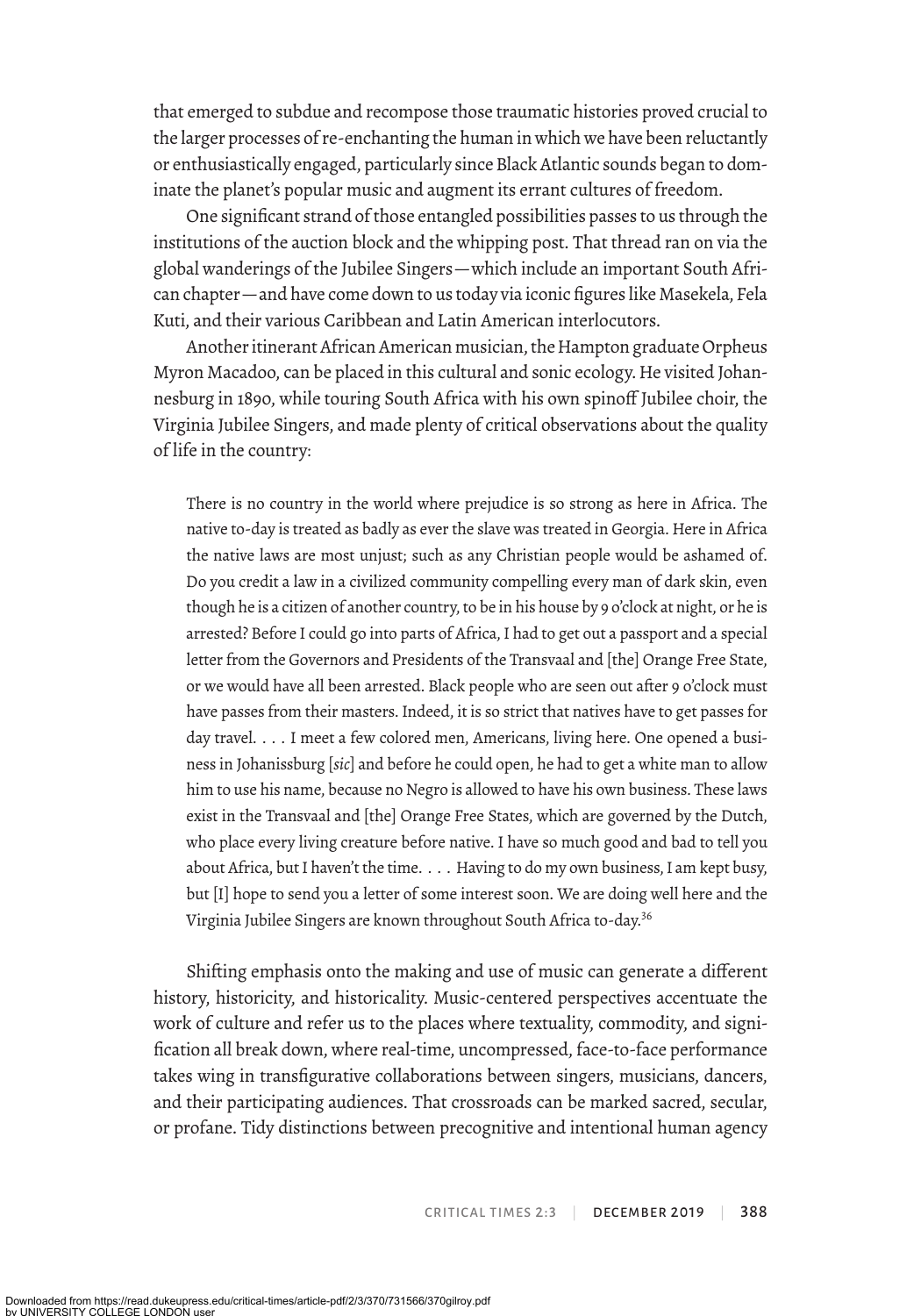start to leak and decompose in its noisy penumbra. Speaking theoretically, in that gloom, the concept of afect starts to resemble a huge, clumsy club with nails in it rather than a scalpel.

Can I assume here that we are all familiar with some of these processes? The adagio that decelerates and directs us to the instructive power of entropy, the largo that defers resolution. The rests that are stretched by a pianist's artful use of the pedals. The compressed, infinite whine of glass or polished metal on steel or nickel strings. The trances that can be induced by time's willful, daring suspension. Even the most quotidian of sound-system rewinds can convey the institutionalization of pleasure released in the possibility of starting anew once the turntable's brake has been applied deftly or outrageously and the renewing potency of ritual intervention confirmed and communally shared. Joy undergirds these epiphanies of creole modernism. It is released in the cut's fragmentation of cursive, eschatological, and messianic time. The dance begins again with the glorious revelation that time and history are, momentarily, under unruly, popular control.

Though both involve temporal work, the mixing and versioning that characterize these kinds of play and pleasure are not in tune or time with the democratic and antagonistic relationships that we associate with skilled instrumental proceedings on the bandstand. They have diverged from the US traditions of jazz performance defined over half a century ago by Ellison and implicated in his pursuit of what he thought was Negro access to the higher ground of citizenship.

The contrast between those two kinds of time-play confirms that dancefloor/dance-hall time and bandstand or stage time need not coincide, especially where cooperation with instrumentalists has been refused in the name of ritual communion with recorded performances celebrated by MCs, DJs, and selectors who play with volume, frequency, and phase to tame the cymatic force of what has become recognizable as a bass culture functioning in ways that live musicians may not be able to match.<sup>37</sup>

The electric church, about which Hendrix spoke so eloquently, has acquired many mansions. To be blunt, I am suggesting that the cut and the break that have been occasional parts of its liturgy bespeak a diferent creative orientation from the mix and the re-mix which are now so essential to its common rituals. The latter stretch and suspend time. They could transform any short piece into a whole process of infinite duration, long before software like Serato and Ableton Live appeared to hollow out and de-skill that holy task. A diferent double consciousness began to arise from DJing with two copies of the same disc on twin turntables. Similarly, dub versioning played with time, inviting listeners and dancers into the music's depths in the Dantean descent that Ellison invested with transgressive meaning as the favored technology of the free(d) Black self, electrified by its impossible subjectivities, solidarities, and samenesses.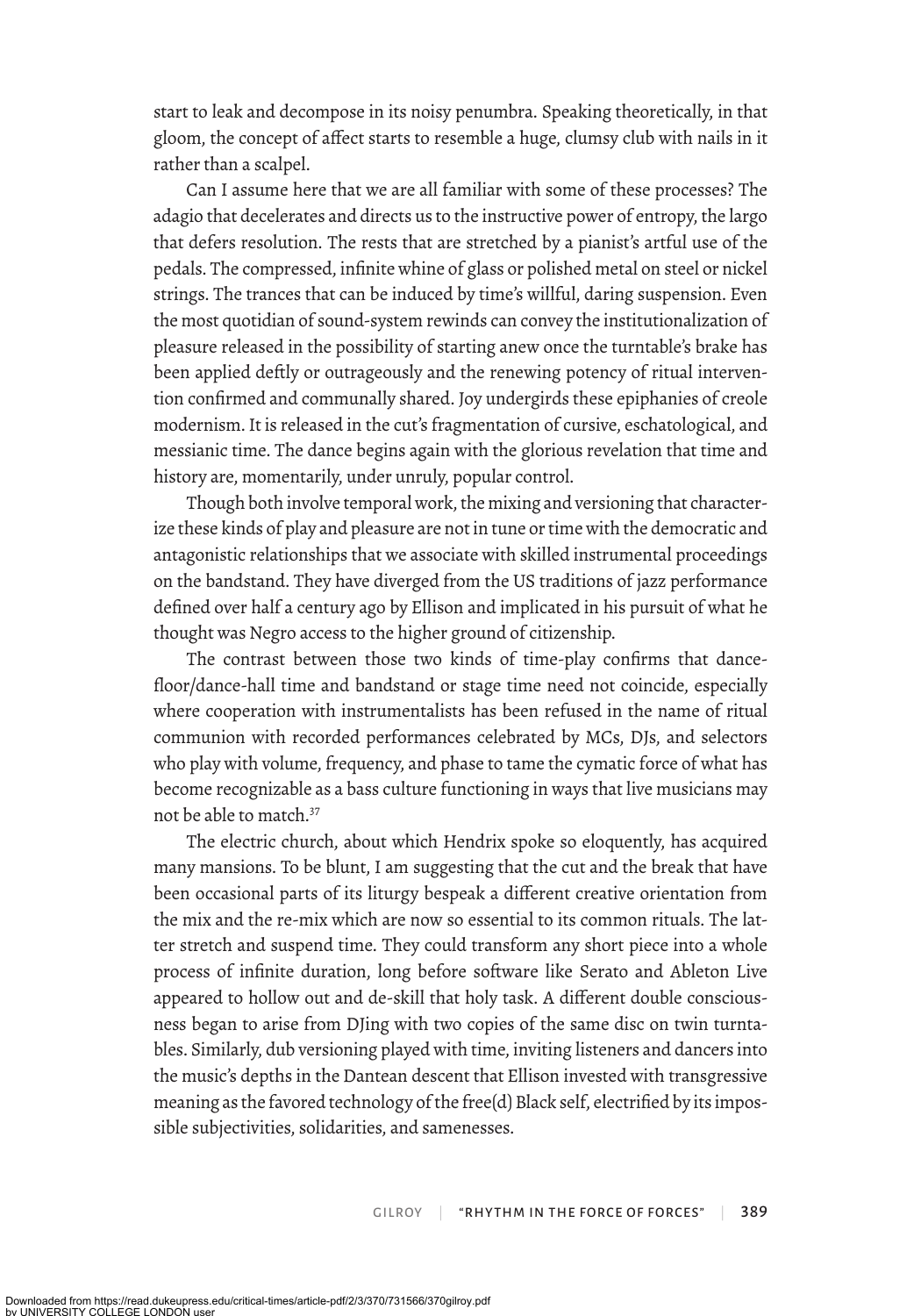"Could it be that on the lower frequencies, I speak for you?" Well yes, Ralph. That very possibility has been developed systematically since you first launched your inquiries in 1952. It was audible in the affirmative poetics of Linton Kwesi Johnson's "Bass Culture" and in his musical collaborations with the Maestro Dennis Bovell, in the dub poetry of the murdered Jamaican poet Mikey Smith and his peers: Binta Breeze, Mutu and Oku. It is evident in the computer-based creativity of the junglists and the apostles of the Afropolitan beats that currently rule the dance floors of this planet and have, for the first time, shifted the center of musical innovation outside the borders of the United States, relocating it to Africa and the Nigeria/ZA axis.

It is not trivial to imagine that all these creative possibilities can still contribute to the ongoing assault on the temporal order of black sufering. The vibraphonist Roy Ayers, someone whose long career has given him a claim to the title of the most sampled artist in the history of music, released an album years ago with a sleeve note provided by his friend James Baldwin. The disc was named *In the Dark*, and it was in the dark that our half-hidden, joyful playtime has confronted the unremitting pressures of Black immiseration in the racial ordering of the world. That welcoming darkness is a setting where tradition has been re-specified through its adhesion to two profane and easily translatable propositions that I want to reacquaint you with in my conclusion. The first insists that the night time is the right time, while the second asserts that the darkest hour is just before the dawn.

Those sentimental propositions were supplemented by a humanistic question to which Baldwin's writing on music repeatedly gave compelling voice. It is the question that God had addressed to Ezekiel: "How can these *bones* live?" The same line of inquiry reappears in Senghor's secular identification of African socialism with "the concord of humanity and 'creation'" that has been lodged at the heart of humanism. It is an assertion not of paranoia and pessimism, but of a transformative trust in life. This ongoing work, he tells us, "is done to the rhythm of the world: a rhythm that is not mechanical, that is free and alive, the rhythm of day and night, of the seasons, which number two in Africa, of the plant that grows and dies. And the Negro, feeling himself in unison with the universe, rhythmically orders his work through song and the tom-tom. Negro work, Negro rhythm, Negro joy that is freed through work and that is freed from work."<sup>38</sup> His words differ from diasporic destruction of binary pairings and insistence that the darkest hour is just before the dawn, but that is how Black life and critical theory have endured. The dawn is inevitable and a wide range of material, from Albert King's "Blues at Sunrise" to Fodéba Keïta's "African Dawn," sugests that it has always represented the possibility of redemption and release. With the new dawn comes the possibility of a new humanism and a new humankind.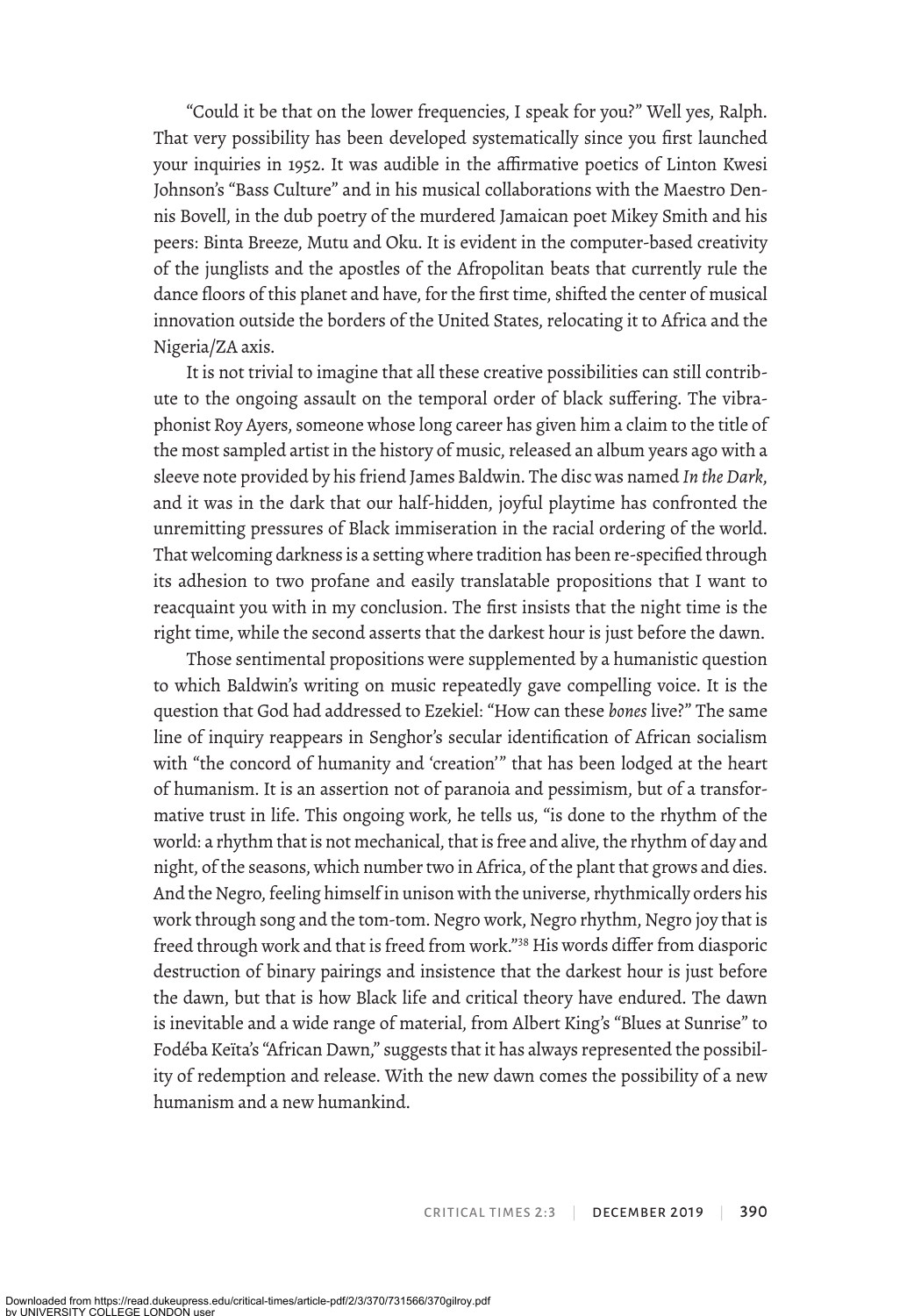Lately, insomniac rationality has been trying to teach us that "sleep is for losers," so I expect that my tentative plea for a reinstatement of daytime and nighttime will sound too sentimental and inappropriately naturalistic to the ears of Johannesburg's hip trans-humanists, futurists, Instagram warriors, and militant practitioners of hashtag solidarity. We must, of course, take care that this binary pair is not the foundation over which a Manichaean racial order might once again be erected.

The influential contemporary cult of the Anthropocene institutes the blank tempo of Charles Lyell's geological time—entirely independent of any perceptible, human reality.<sup>39</sup> Instead of resignation to that deadly tempo, we may now turn the heightened attentiveness we have acquired through an active, living with, and being for music, toward the very breath of the world: the stuttering rhythm of the seasons, shifting patterns of animal migration phenologies, the relentless pulse of the seas from which our progenitors emerged. We become attentive to the things we learn and witness in encounters with undisturbed and recovering places, ancient trees, and the slowest temporal processes we can access.

These commitments are inevitably trivialized when they get reduced to the provisional, founding concepts of an entangled or ecological humanism. Nonetheless, they interest me now both as a historian of enlightenment's pathological attachment to race and as a seeker for alternative resources from which we might continue to improvise our dissidence and project our utopias. That "not-yet" conjures sustainable modes of being for each other outside of the belligerent, antisociality of consumer imperialism and inertia-inducing habituation to screencentered, ethnic absolutism.

**PAUL GILROY** is professor of the humanities and founding director of the Centre for the Study of Race and Racism at University College London. He is a fellow of the British Academy and the Royal Society of Literature.

#### **Notes**

An earlier version of this essay was presented at a conference of the International Consortium of Critical Theory Programs in Johannesburg, South Africa, in February 2018, shortly after the death of Hugh Masekela. The conference, "Entanglements and Aftermaths: Reflections on Memory and Political Time," was hosted by the Wits Institute for Social and Economic Research (WiSER) at the University of the Witwatersrand and brought together global reflections on critical memory.

- 1. Brathwaite, *History of the Voice*.
- 2. The term *musicking* is taken from the wonderful work of Christopher Small. See Small, *Musicking* and *Music of the Common Tongue*.
- 3. Williams, *Marxism and Literature*, 121.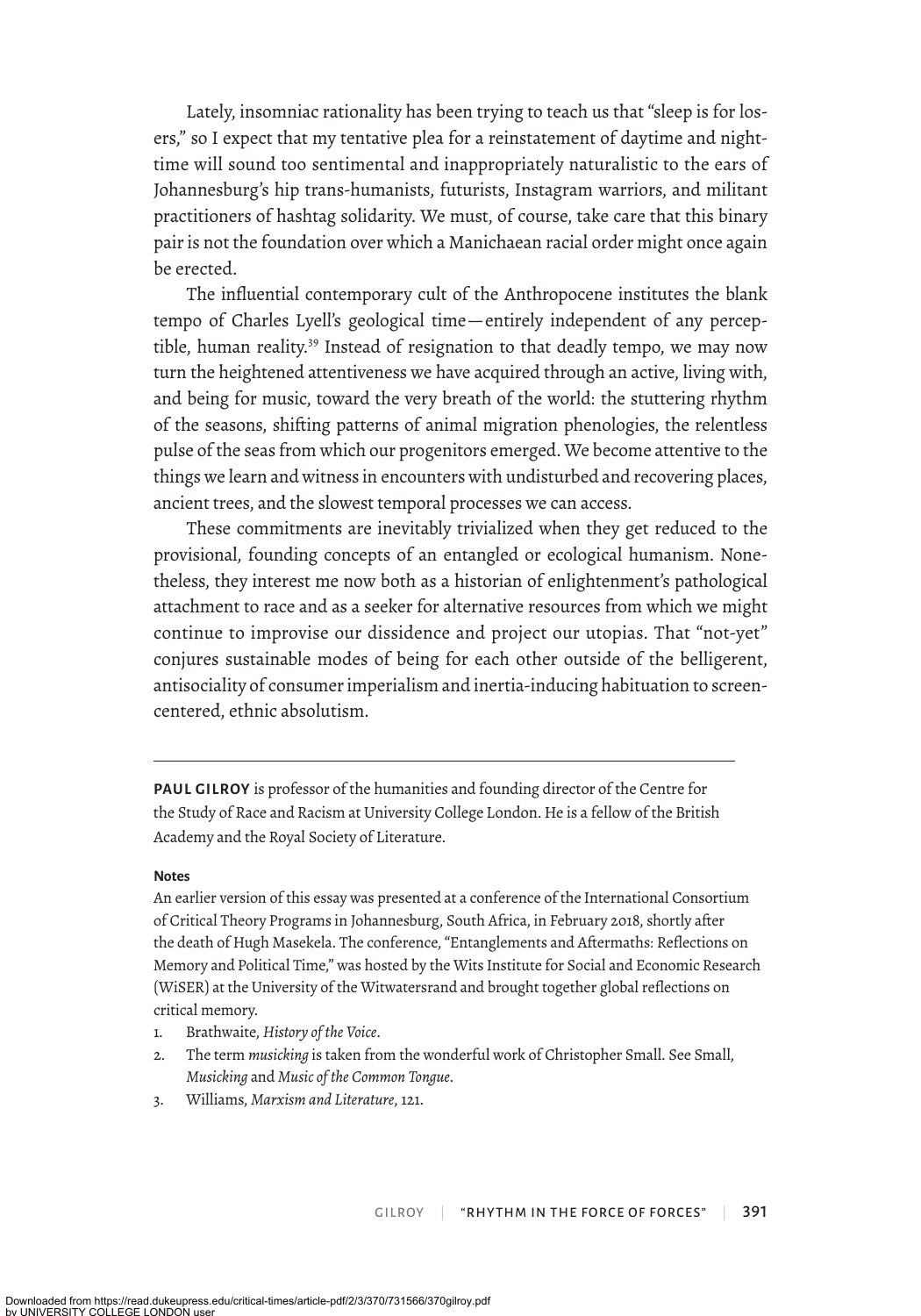- 4. Banks and Oakeshott, *Bad Boys of Brexit*. See also Gary Younge's piece "Britain's Imperial Fantasies Have Given Us Brexit."
- 5. Gilroy-Ware, *Filling the Void*; Graham-Harrison "Facebook Admits Huge Scale of Fake News."
- 6. The capitalization of the racial terms *Black* and *white* and derivations thereof in the article has been altered from the author's original text to conform to the established style guide of *Critical Times*.
- 7. Cascani, "Finsbury Park." See also "Finsbury Park: Man 'Wanted to Kill Muslims in Van Attack."
- 8. Caesar, "Reputation Laundering Firm."
- 9. BlackMattersUS, blackmattersus.com; Collins, "Russian Trolls"; Ross et al., "Russian Internet Trolls"; Bertrand, "'Russian Trolls.'"
- 10. Nyabola, *Digital Democracy, Analogue Politics*.
- 11. Taub and Fisher, "Facebook Fueled Anti-refugee Attacks"; "Leave Campaigns Spending Investigations"; Müller and Schwarz, "Making America Hate Again?"; Kyriacou, "When Traditional Communications Outperform Digital Technology."
- 12. Cadwalladr, "Great British Brexit Robbery."
- 13. Han, *Psychopolitics*, 41.
- 14. Gilroy, *After Empire*.
- 15. Savage, *England's Dreaming*.
- 16. Huddle and Saunders, *Reminiscences of RAR*.
- 17. The British left from Edward Thompson and Raymond Williams to the SWP answered the populist political appeal of English neofascism and ultranationalism with a sentimental nationalism centered, understandably, on the memory of the Second World War in which they had served. In the 1970s antifascism was energized by the old anti-Nazi myth of a plucky nation standing alone against barbarity. The struggle with the New Left figures who had fought in World War II was particularly bitter. Edward Thompson's silly enthusiasm for the jury's acquittal of BNP leader John Kingsley Read on a charge of inciting racial hatred was a revealing example. See Thompson's introduction to State Research's *Review of Security and the State 1978*, xviii. The work of Stuart Hall in this area suggests another approach to the politics of antiracism. See Hall, "Whites of Their Eyes."
- 18. Bloch, "Nonsynchronism and the Obligation to Its Dialectics."
- 19. Fanon, *Black Skin, White Masks*.
- 20. Arendt, *Origins of Totalitarianism*, 157.
- 21. Miller-Idriss, *Extreme Gone Mainstream*.
- 22. James, *Resilience and Melancholy*.
- 23. Gilroy, "We Got to Get Over."
- 24. Hancox, *Inner City Pressure*; see also Hancox, "Pow!"
- 25. Noteworthy songs in this lineage include "Casablanca" by MZO Bullet (www.youtube .com/watch?v=tpgy2\_hUy58); "Terminator" by DJ CNDO (www.youtube.com/watch ?v=MKBulntPX7Q); "Taxi" by DJ Oskido (www.youtube.com/watch?v=yVurodv-4Fs); and "Bongi Dube" by Ngifuna Wena (www.youtube.com/watch?v=1f6OGvAoT4c). The playlist "Top House and Kwaito Songs 2017" is also useful: https://www.youtube.com/watch?v= -7NX- bSGSfQ&list = PLTRKTsUqtjZxbEM5NOYI5hR7z\_FqWAaGo.
- 26. Solomons, "'Makes Me Cry'"; Relax News, "'Zaire 74.'"
- 27. Noys, *Malign Velocities*.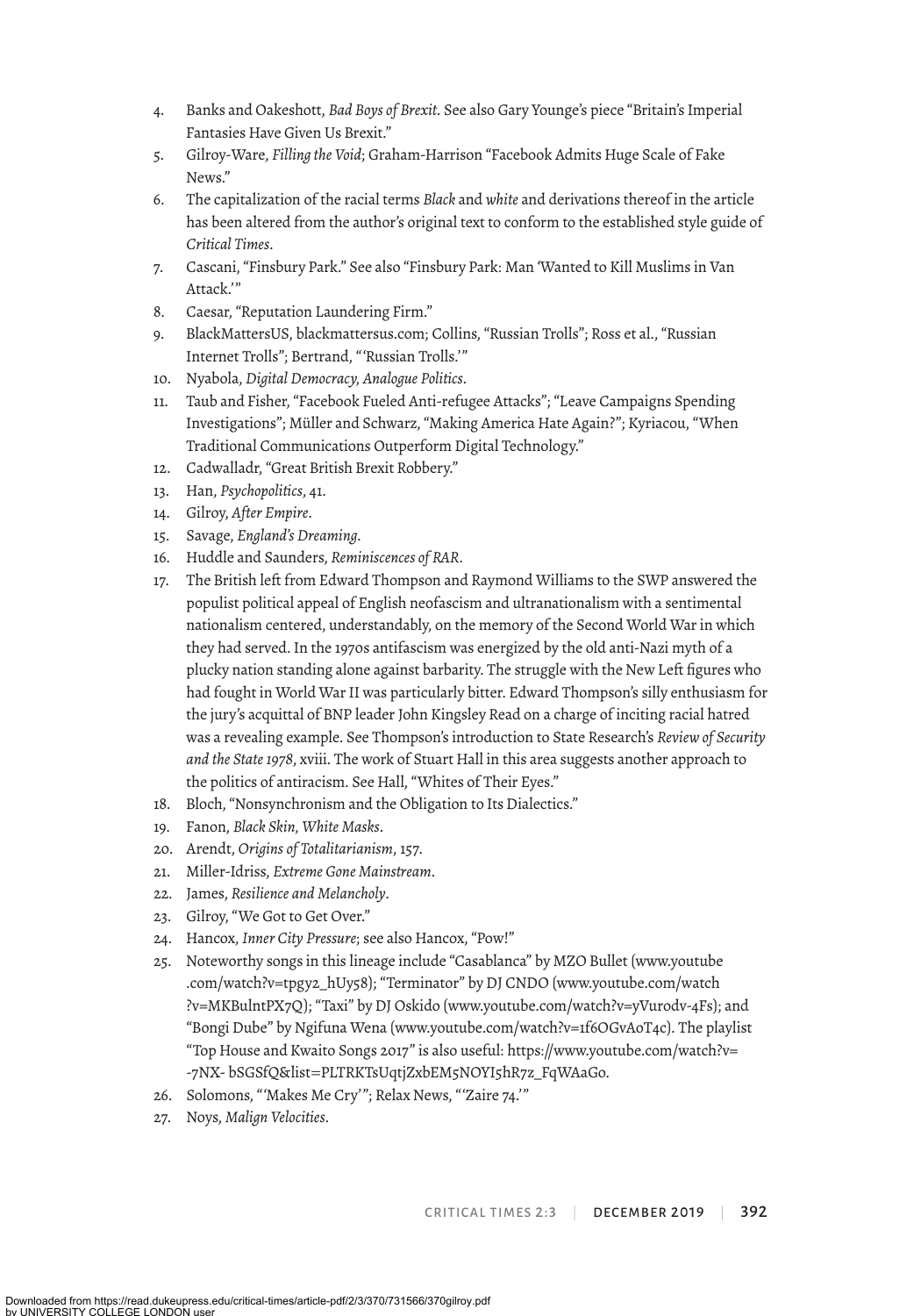- 28. Coscarelli, "Measuring How Tidal Fared."
- 29. "Of Home and Heart."
- 30. Ellison, "Living with Music."
- 31. See, for example, Daniels, "Goodbye Pork Pie Hat."
- 32. Baldwin, "Of the Sorrow Songs," 22.
- 33. This is Pumla Gobodo Madikizela's phrase. See her "Empathic Repair after Mass Trauma."
- 34. J. W. Johnson, *Autobiography of An Ex-colored Man*, 107; J. W. Johnson, preface, 50.
- 35. Douglass, *My Bondage, My Freedom*, 75–76.
- 36. Orpheus Myron Macadoo, *Southern Workman*, November 1890, 120, quoted in Wright, "Orpheus Myron McAdoo," 322.
- 37. This is an allusion to Linton Kwesi Johnson's poem "Bass Culture," which appears in his second collection of poems, *Dread, Beat and Blood*.
- 38. Senghor, "What the Black Man Contributes," 293. See also Senghor, "Elements constructifs," and his elegy for Martin Luther King in *Élégies majeures*.
- 39. Toulmin and Goodfield, *Discovery of Time*.

### **Works Cited**

- Agamben, Giorgio. *Stasis: Civil War as a Political Paradigm*, translated by Nicholas Heron. Stanford: Stanford University Press, 2015.
- Arendt, Hannah. *The Origins of Totalitarianism*. London: Allen and Unwin, 1967.
- Baldwin, James. "Of the Sorrow Songs: The Cross of Redemption." *New Edinburgh Review* 47 (1979): 18–22.
- Banks, Arron, and Elizabeth Oakeshott. *The Bad Boys of Brexit: Tales of Mischief, Mayhem and Guerrilla Warfare in the EU Referendum Campaign*. London: Biteback Books, 2017.
- Bertrand, Natasha. "'Russian Trolls' Say They're Planning a Reddit AMA—and Emailed a Handful of Reporters with a Cryptic Request." *Business Insider*, October 25, 2017. www .businessinsider.com/russian-trolls-blackmattersus-reddit-2017-10.
- Bloch, Ernst. "Nonsynchronism and the Obligation to Its Dialectics." Translated by Mark Ritter. *New German Critique* 11 (1977): 22–38.
- Brathwaite, Kamau. *History of the Voice: The Development of Nation Language in Anglophone Caribbean Poetry*. London: New Beacon, 1984.
- Cadwalladr, Carole. "The Great British Brexit Robbery: How Our Democracy Was Hijacked." *Observer*, May 7, 2017. www.theguardian.com/technology/2017/may/07/the-great-british -brexit-robbery-hijacked-democracy
- Caesar, Ed. "The Reputation Laundering Firm That Ruined Its Own Reputation." *New Yorker*, June 25, 2018. www.newyorker.com/magazine/2018/06/25/the-reputation-laundering-firm -that-ruined-its-own-reputation.
- Cascani, Dominic. "Finsbury Park: What Led Darren Osborne to Kill?" *BBC News*, February 1, 2018. www.bbc.com/news/uk-42886464.
- Collins, Ben. "Russian Trolls Tried to Start a Black 'War on Christmas.'" *Daily Beast*, October 31, 2017. www.thedailybeast.com/russian-trolls-tried-to-start-a-black-war-on-christmas.
- Coscarelli, Joe. "Measuring How Tidal Fared with Beyoncé's 'Lemonade.'" *New York Times*, May 13, 2016. www.nytimes.com/2016/05/13/arts/music/beyonce-lemonade-tidal-streams.html.
- Daniels, Douglas Henry. "Goodbye Pork Pie Hat: Lester Young as a Spiritual Figure." *Annual Review of Jazz Studies* 4 (1988): 161–77.
- Douglass, Frederick. *My Bondage, My Freedom*. New York: Miller, Orton, and Mulligan, 1855.

GILROY | "RHYTHM IN THE FORCE OF FORCES" | 393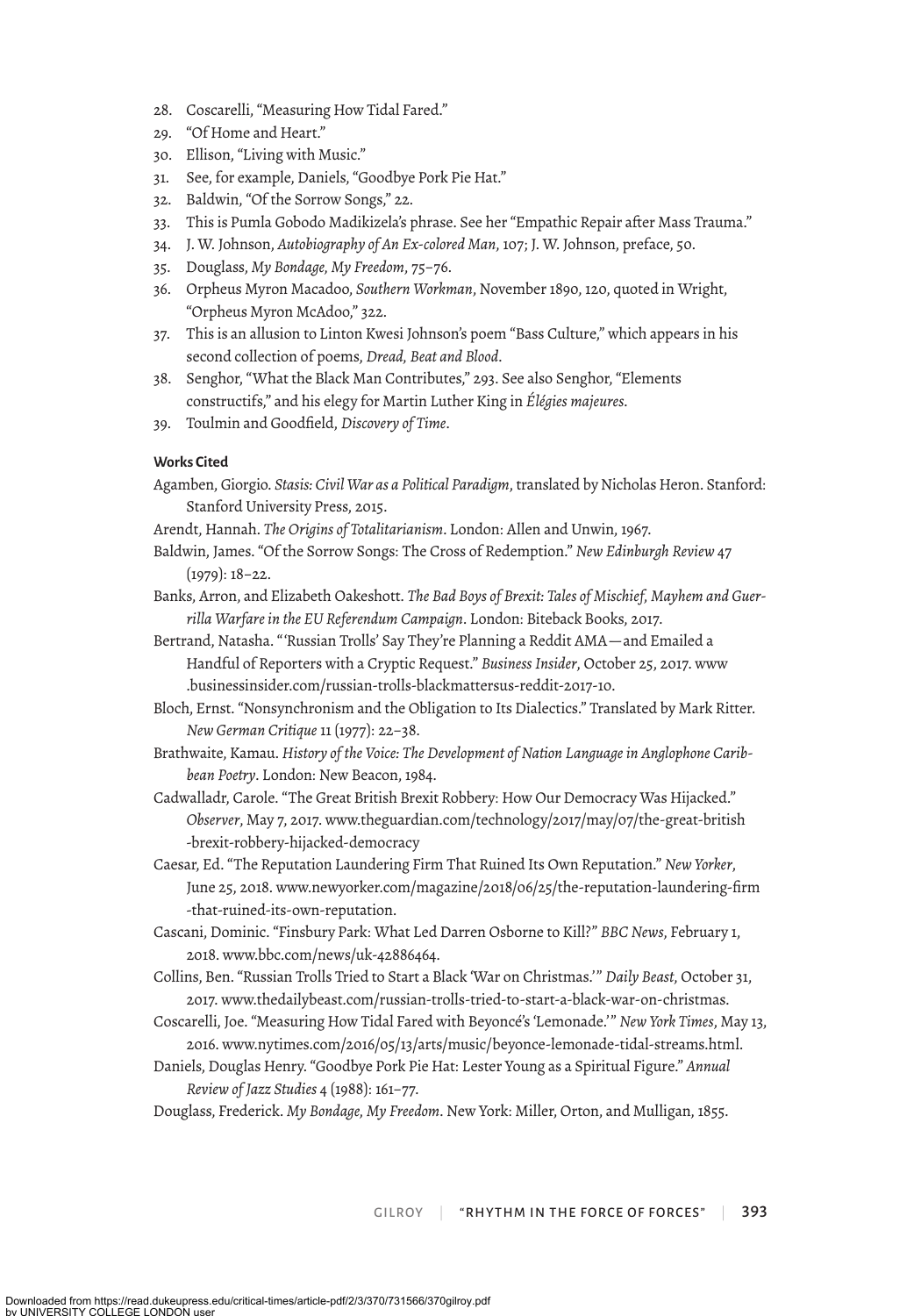Ellison, Ralph. "Living with Music." In *Shadow and Act*, 187–98. New York: Random House, 1964. Fanon, Frantz. *Black Skin, White Masks*, translated by Charles Markmann. London: Pluto, 1987.

- "Finsbury Park: Man 'Wanted to Kill Muslims in Van Attack.'" *BBC News*, January 22, 2018. www .bbc.com/news/uk-42778184.
- Gilroy, Paul. *After Empire: Multiculture or Melancholia?* London: Routledge, 2005.
- Gilroy, Paul. "We Got to Get Over Before We Go Under: Fragments for an Analysis of Black Vernacular Neoliberalism." *New Formations* nos. 80/81 (2013): 23–38.
- Gilroy-Ware, Marcus. *Filling the Void: Emotion, Capitalism and Social Media*. London: Repeater Books, 2017.
- Graham-Harrison, Emma. "Facebook Admits Huge Scale of Fake News and Election Interference." *Guardian*, May 5, 2019. www.theguardian.com/technology/2019/may/05/facebook -admits-huge-scale-of-fake-news-and-election-interference.
- Hall, Stuart. 1979. "The Whites of Their Eyes." In *Silver Linings*, edited by George Bridges and Ros Brunt, 28–53. London: Lawrence and Wishart.
- Han, Byung-Chul. *Psychopolitics: Neoliberalism and New Technologies of Power*, translated by Erik Butler. London: Verso, 2018.
- Hancox, Dan. *Inner City Pressure: The Story of Grime*. London: Collins, 2018.
- Hancox, Dan. "Pow! Anthem for Kettled Youth." *Guardian*, February 3, 2011. www.theguardian .com/music/2011/feb/03/pow-forward-lethal-bizzle-protests.
- Huddle, Roger, and Red Saunders, eds. *Reminiscences of RAR*. London: Red Words, 2016.
- James, Robin. *Resistance and Melancholy*. London: Zero Books, 2018.
- Johnson, James Weldon. *Autobiography of An Ex-colored Man*. New York: Vintage Books, 1989.
- Johnson, James Weldon. Preface to *The Book of American Negro Spirituals*, 11–50. New York: Viking, 1925.
- Johnson, Linton Kwesi. "Bass Culture." In *Dread, Beat and Blood*, 57–59. London: Bogle-L'ouverture, 1975.
- Kyriacou, Anastasia. "When Traditional Communications Outperform Digital Technology: Rohingya Refugees." *Open Democracy*, September 8, 2018. www.opendemocracy.net/en /ourbeeb/when-traditional-communications-outperform-digital-technology-rohingya-re/.
- "Leave Campaigns Spending Investigations." *BBC News*. www.bbc.co.uk/news/topics/ cpz72d0xmm7t/vote-leave-spending-investigation (accessed September 11, 2019).
- Madikizela, Pumla Gobodo. "Empathic Repair after Mass Trauma: When Vengeance Is Arrested." *European Journal of Social Theory* 11 (2008): 331–50.
- Miller-Idriss, Cynthia. *The Extreme Gone Mainstream: Commercialization and Far Right Youth Culture in Germany*. Princeton: Princeton University Press, 2017.
- Müller, Karsten, and Carlo Schwarz. "Making American Hate Again? Twitter and Hate Crime under Trump." *SSRN*, March 28, 2016. papers.ssrn.com/sol3/papers.cfm?abstract\_ id=3149103.
- Nagle, Angela. *Kill All Normies: The Online Culture Wars from Tumblr and 4chan to the Alt-Right and Trump*. Winchester, UK: Zero Books.
- Noys, Benjamin. *Malign Velocities: Accelerationism and Capitalism*. Winchester, UK: Zero Books, 2014.
- Nyabola, Nanjala. *Digital Democracy, Analogue Politics: How the Internet Era Is Transforming Politics in Kenya*. London: Zed Books, 2018.
- "Of Home and Heart: The Musical Journey of Hugh Masekela." Australian Broadcasting Corporation, May 14, 2011. www.abc.net.au/radionational/programs/archived/intothemusic/of -home-and-heart-the-musical-journey-of-hugh/2953170.